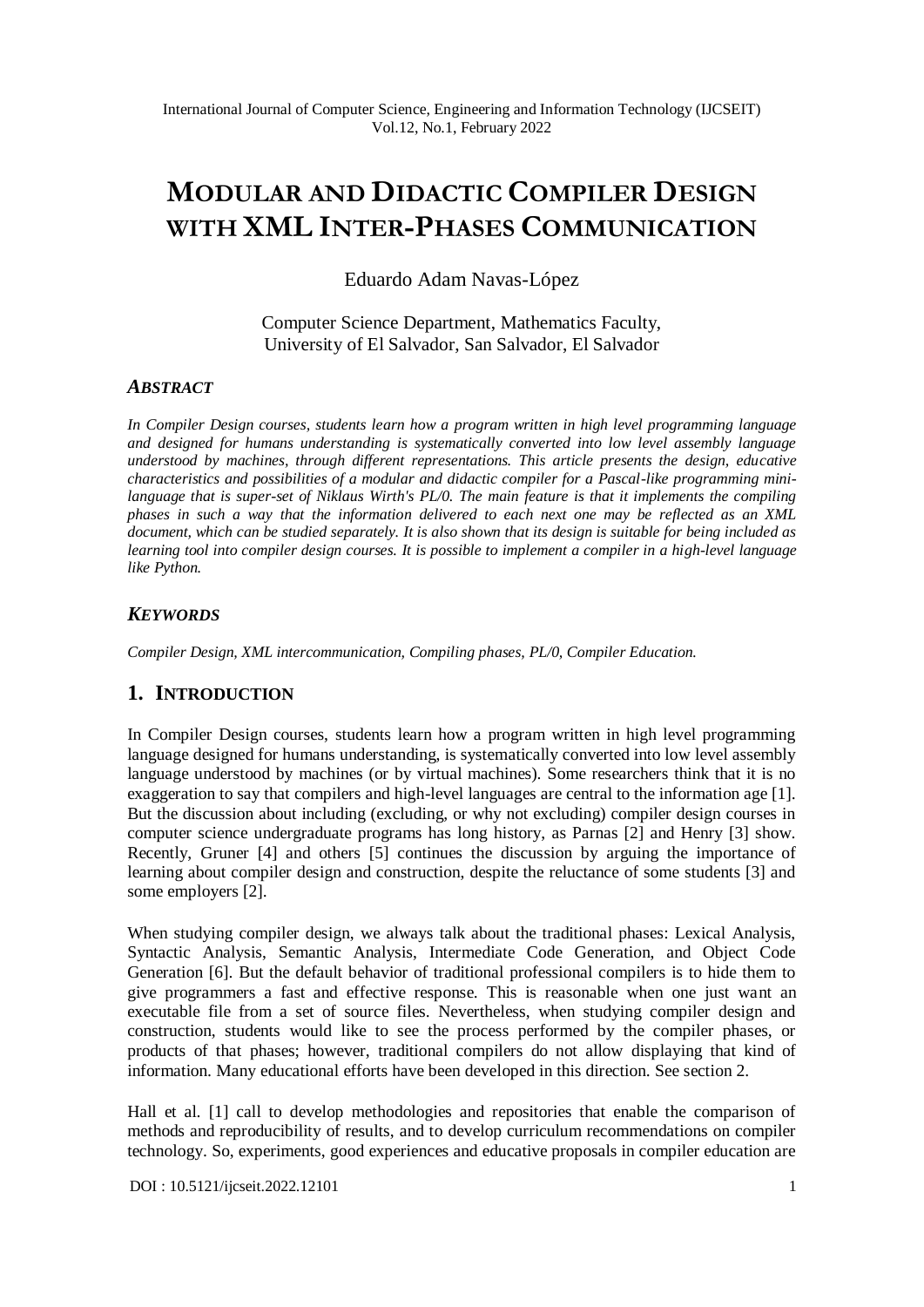very important. Moreover, literature reviews reveal the importance of studying multiple semiotic representations and different abstraction levels in computer science [7], and in algorithmic thinking [8, sec. 2.3]. Thus, this article presents a modular and didactic compiler for a super-set of PL/0, called here *Language pl0+* (pee-ehl-zero-plus, or "Pe-eLe-Cero-Más" in Spanish), programmed in Python 3.8, that can reveal the data that is delivered to each next compile phase in the form of an XML document as different semiotic representations of a same computer program. See source code and examples at [9]. The target assembly language is a modified version of *PL/0 Machine* instruction set, based on that used by [10, p. 210] and proposed by Niklaus Wirth [11, p. 331], called here *Language p+* (pee-plus, or "Pe-Más" in Spanish). Also an interpreter for *p+* is included. See section 3.

It is also shown that it is possible and reliable to implement a compiler in a high-level language like Python, such as argued by [12] and showed by [13]. After all, the most remarkable accomplishment by far of the compiler field is the widespread use of high-level languages [1]. In section 4, didactic features and possibilities of that compiler, their design, source language, target language, and the interpreter are discussed. Finally, author's conclusions are presented in section 5.

# **2. RELATED WORK**

Academic literature on compiler education dates back to the mid-1960s and due to the widespread standardization of compiler construction, publications on this topic appear in only irregular frequency and not in large numbers [4]. Several educative efforts have been performed around compiler design, from games for computer languages implementation [14], and teaching mathematics through a compiler [15], to assembly language simulators [16], and computer architecture simulators [17]. Some efforts focuses on low level, like Jordan et al.'s compiler [13] that was written in Python for translate C-code to GAMA32 processor instruction set, or Nakano and Ito's compiler [18] that takes Perl source code to run on Spartan-3 kit hardware. However, the review of this research focuses on high level.

# **2.1. Courses (re)design motivations**

Most of compiler education research is motivated by enhancing compiler education itself: Aiken [19], Resler and Deaver [20], Baldwin [21], Mernik and Žumer [22], Almeida-Martínez et al. [23], and Urquiza-Fuentes et al. [24], have developed a diversity of tools for enhancing and complementing their courses, and to share their proposals. A good compiler course combines data structures, algorithms, and tools for students as they build a large piece of software that performs an interesting and practical function [1].

Demaille et al. [25] present their selection of tools for dealing with a massive course (up to 250 students) while manage and facilitate evaluation of student projects, to highlight some rarely used features that enhance (compiler construction) learning. Kundra and Sureka [26] presents their Case-Based and Project-Based Learning Approaches on compiler design concepts. Some other research is motivated by the idea that "Students will (most likely) never construct compilers in their future works", like Henry's [3]. Gruner [4] is worried because some universities nowadays (2019) might feel tempted to dilute (if not entirely abolish) a number of classical courses (like Compiler Construction) that are now being regarded as "too theoretical", "not practical enough", or "not industrially relevant", as revealed by [27, 28]. And he [4] exposes their experience and their ideas about compiler construction and their curricular relevance, despite the fact that some industry employers think that abstract academic projects are not very important [29]. Another researchers, like Na and ShiMing [30] and Wang and Li [5], have institutional needs for justify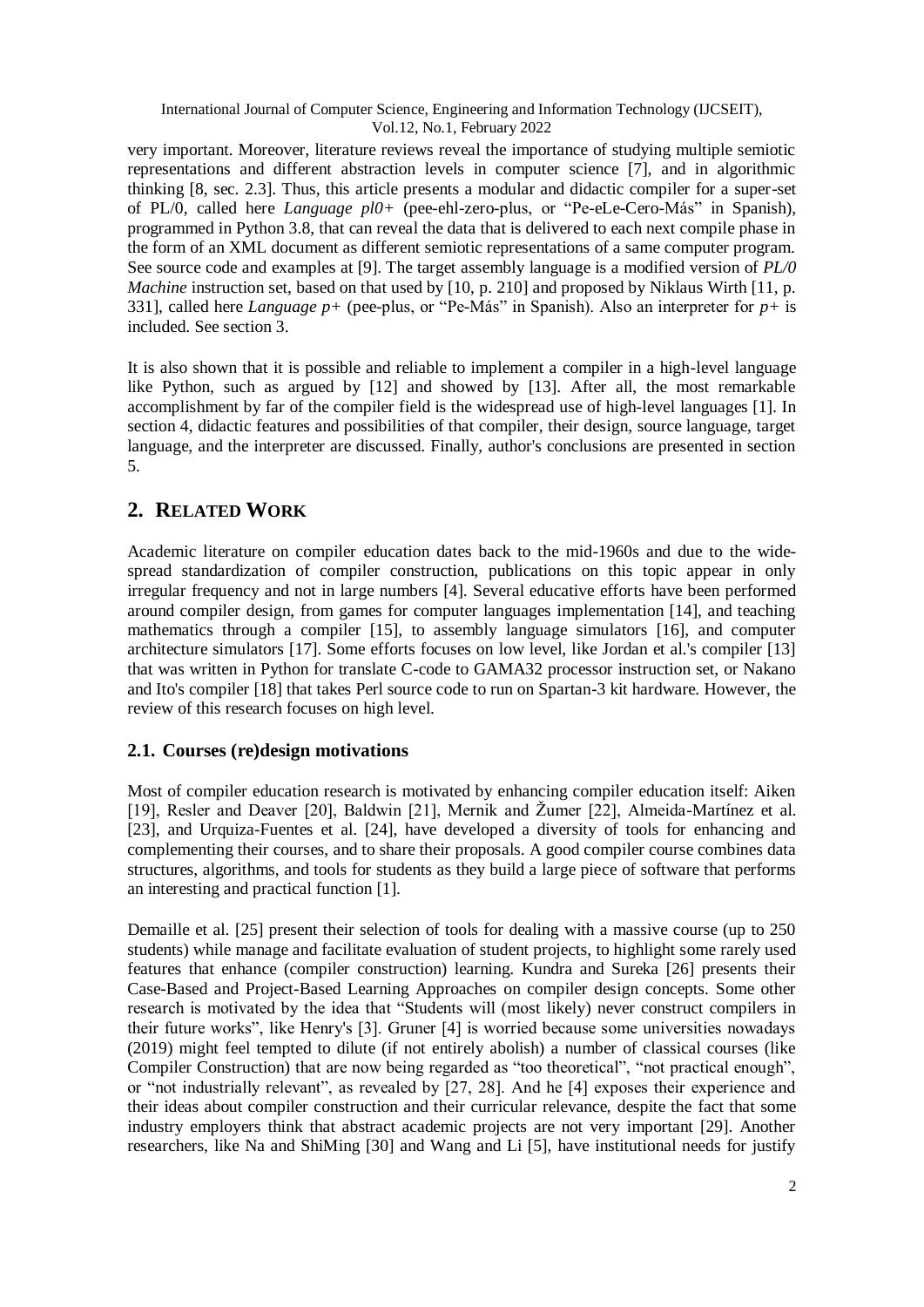teaching compiler design courses due to non-theoretical orientation of some universities. Both papers, [30] and [5], also discuss online education and web-based teaching on compiler design courses. More relaxed, Sumii [31] developed a compiler in Objective Caml for supporting functional paradigm, for demonstrate that functional languages are simple and efficient. Some papers on compiler education present curricular changes or discussions on this topic around the world, in India [26], China [5, 30], Japan [31, 18, 32], South Africa [4], and United States [1].

Compiler courses must clearly demonstrate to students the extraordinary importance, range of applicability, and internal elegance of what is one of the most fundamental enabling technologies of computer science [1].

## **2.2. Diversity of compiler design courses and projects**

Most compiler design courses are performed such a way the students must to implement compilers for a programming mini-language. Some examples are object oriented, like Cool [19], or Game Programming Language (java-like) [3]. Some others are functional, like MinimL [21], minCaml [31] and Sarkar et al.'s [33, 34] (subset of Scheme). But the most are imperative/structured, much of them subsets of Pascal (or Pascal-like) like Resler and Deaver's example [20] (Pascal-like), Language X [35] (subset of Pascal), Niklaus Wirth's PL/0 [22] (subset of Pascal), Niklaus Wirth's Oberon [36] (Pascal-like), and SimplePascal [24]. Also there is another, C-like [18], and also compilers for another imperative languages [4].

The implementation language also varies. Some use ANSI C [20], C++ [19, 3, 25], Java [21, 22], Objective Caml [31], Scheme [34], Perl [18], and Python [13] (this last is not educative, but it is relevant). The target architecture/target assembly language also differs. Some educative compilers are very specialized for specific hardware, like GAMA32 processors [13], or TINYCPU/Spartan-3 [18]. Another are defined for produce executable object code for more popular architectures like SPARC [31], RISC [36], MIPS [19, 16, 25], or Intel-PC assembler [20, 21, 3]. Even some of them design their own pseudo-assembly language, like Evangelidis et al.'s [35] (similar to PL/0 Machine instruction set). Some compiler education tools and compiler design projects focuses so much in high-level compilation phases that lack of code generation analysis, like [22], [34], [23] and [24]. Gruner [4] even proposes a compiler design project whose target language is not low-level but classic BASIC with GOTO statement.

Given that compiler projects are expensive to create, it is surprising that there are no standard, widely used compiler projects [19]. There are many ideas about compiler design course projects: Henry [3] design a game-oriented programming mini-language and developed a back-end java source code for a compiler. The students must to construct compiler using that back-end, and to program some simple computer games in it. Demaille et al. [25] propose to use many minilanguages using several auxiliary computer-aided tools both to construct compilers and to evaluate compilers partial source code from students. Kundra and Sureka [26] have designed their course around "real-life situation" case-based projects, to achieve meaningful learning. Sarkar et al. [33, 34] propose the "nanopass" methodology that supports decomposing a compiler into many small pieces. This decomposition simplifies the task of understanding each piece and, therefore, the compiler as a whole. They argue the nanopass tools enable a compiler student to focus on concepts rather than implementation details.

## **2.3. Pedagogical tools for compiler education**

Computer programs, like many other dynamic and abstract processes, are often best understood by observing graphical simulations of their behavior [22]. Compilers are not exceptions. Mernik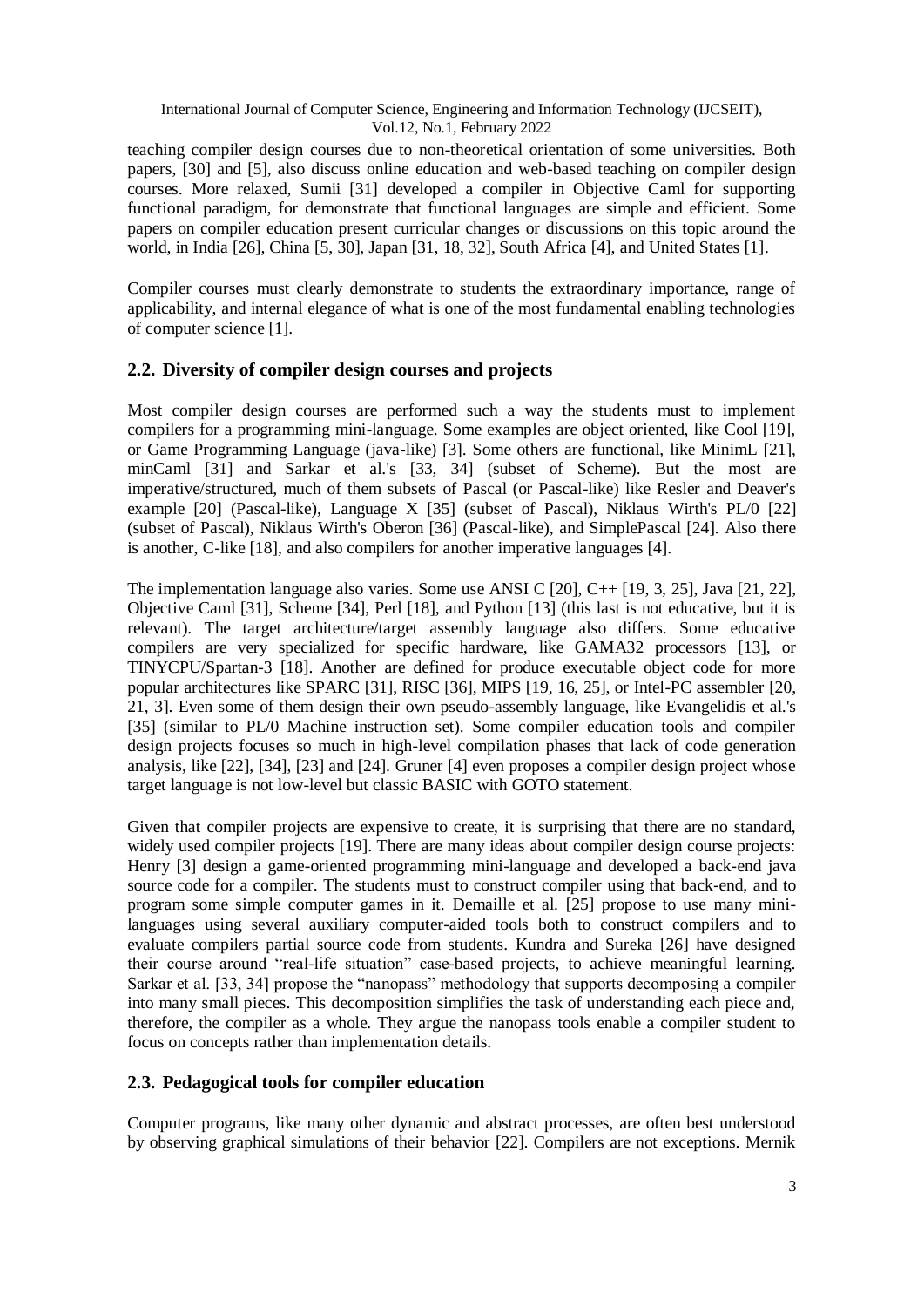and Žumer [22] presents LISA, an integrated development environment in which users can specify, generate, compile-on-the-fly, and execute programs in a newly specified language. LISA produces an interpreter or a compiler for a defined language written in the Java language from a formal language specification; that is, LISA is an IDE for a compiler-compiler. It shows deterministic finite state automata animations, syntax tree animations, and semantic tree animations. See LISA website [37]. Resler and Deaver [20] presents VCOCO (Visible COmpiler COmpiler), a program that generates LL (1) visible compilers. It also is a compiler-compiler. This program allows to view the produced compiler source code, during the source code of programs is being compiled by it. Almeida-Martínez et al. [23] developed VAST, which allows to display different syntax error recovery strategies. VAST has been divided in two parts: VASTapi and VASTview. VASTapi is the part encharged of the language processing, its target is to interpret the actions made by the input parsers. Finally, it has to create an intermiddle representation, in a XML file, with the content of the Syntax Tree and the necessary information which allows it visualization. VAST view is the part encharged of the visualization. Its function is to interpret and represent visually the content of the XML created by VASTapi. Urquiza-Fuentes et al. [24] developed SOTA (SymbOl Table Animation), an educational tool aimed at visualizing the working of a symbol table during the source code analysis.

Compiler design courses often use compiler-writing tools to simplify projects, ranging from LEX and YACC to more modern tools, like report [20], [35], [3], [25], [18], [23], and [26]. But because these tools deliberately hide many of the details of how a compiler works to the programmers, they do not aid a course whose goal is to develop an understanding of those workings. Moreover, according to Mernik and Žumer [22], these tools usually have little or no didactic value, they were not designed for educational purposes, but rather for experienced compiler writers (see [13]) where efficiency, space optimizations, modularity, and portability of generated evaluators were primary concerns. Because of that, several compiler education researchers do not use that kind of tools, like [19], [21], [22], [34], [31] and [4].

## **2.4. Error messages and language barriers**

Error messages from compilers also has impact on programming learning due to the feedback [38] and are often cryptic and pose a barrier to success for novice programmers who have been shown to have trouble interpreting them [39]. Hattori and Kameda [32] and Becker et al. [40, 41] have developed tools for enhancing Java compiler error messages providing more information and changing description text for some common errors (through special front-end for the compiler), achieving good results. On the other hand, Zhou, et al. [42] have not found the enhanced messages to be useful for help to reduce student errors or improve students' performance in debugging. Becker et al. [43] present reliable evidence that this heuristic technique "fix the first error and ignore the rest" is trustworthy.

Reestman and Dorn [44] expose and discuss how English-only reserved words, documentation, IDEs, and compiler error messages undoubtedly are barriers to learning to code for non-English native learners, even for low English proficiency programmers. Guo [45] surveyed users of a Python-language programming website, and discovered that low English proficiency programmers have problems learning coding because of the built-in English language nature of programming. Also, Qian and Lehman [46] reported that students' English ability was significantly correlated with their success in learning to program.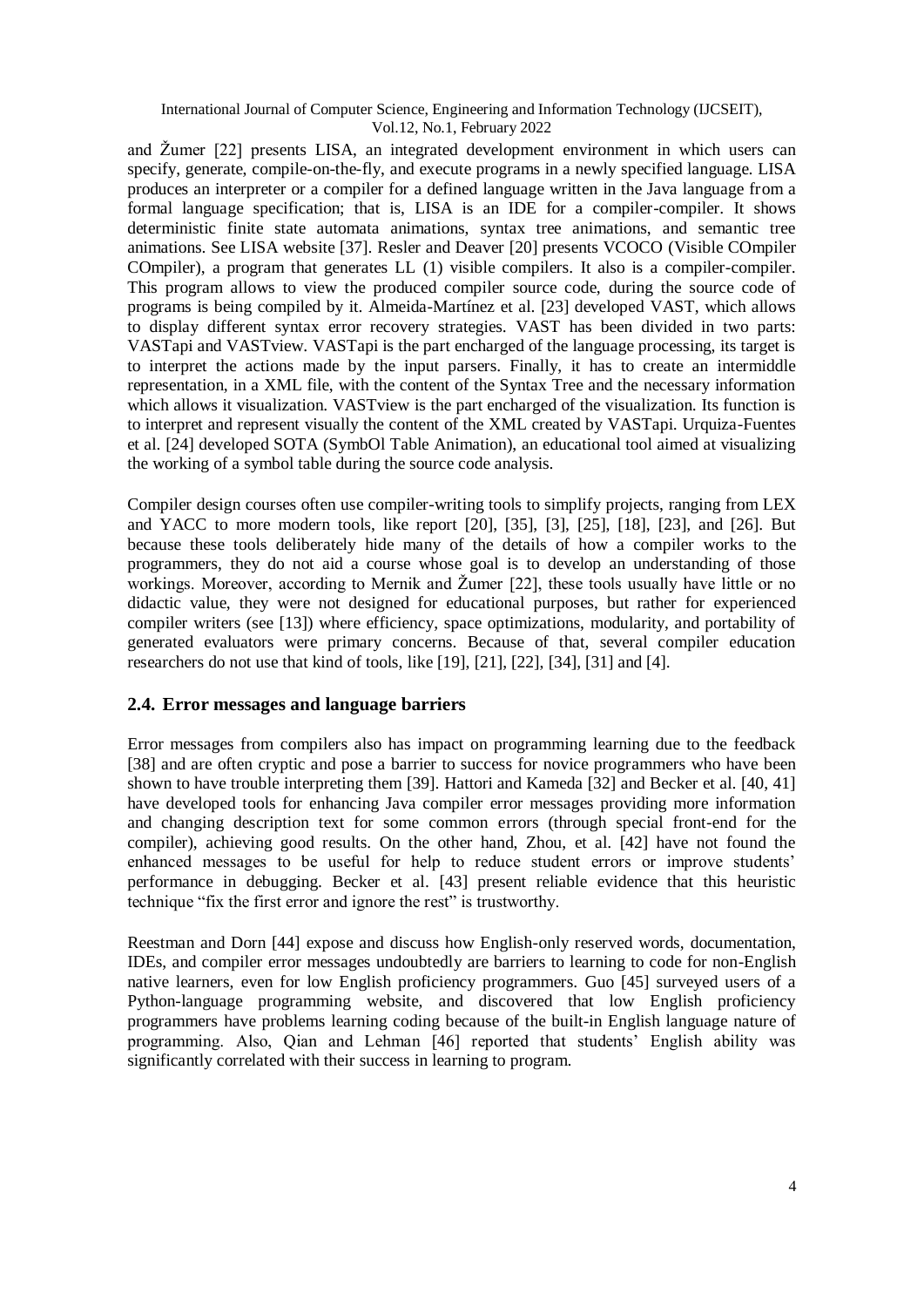## **2.5. Similar proposals of compiler learning compilers and tools**

In Aiken's COOL [19] design, although it is modular, since each phase can be compiled separately, communication between that phases is done through internal data structures, implemented in classes [47]. So you can't see the output of each phase independently of the compiler's source code. VCOCO [20] is a compiler-compiler front-end that shows and highlights produced compiler (scanner and parser) source code lines during source program compiling. It also highlights the grammar production related to each token of source program. The X-Compiler from Evangelidis et al. [35] is an IDE with an advanced mode that displays the assembly code statically, and dynamic information during program execution (registers, variable values, and program output). Moreover, compiler code it-self is not part of the didactic tool. This three tools do not show the different representations of the source program, just object code.

Baldwin's [21] MinimL is a didactic monolithic compiler (written in Java) that does allow to see the different representations of the program, during the different compilation phases: As a sequence of unformatted characters, as a sequence of lexemes, as a syntax tree, and as assembly code (see [48]). That representations are user-friendly, but are not structured enough to be input for another software or system. The phases cannot be stopped, and the information produced by the phases cannot be modified to enter it in a subsequent phase. LISA [22, 37] is similar to VCOCO [20] but it has graphical animation of syntax tree instead of compiler code highlighting. However, because it is a compiler-compiler, its use requires not only the specification of the source language syntax, but also the specification of an attribute grammar. This makes it a very powerful tool, but difficult to use, especially makes it difficult to interpret diagrams of syntax trees and evaluation trees with semantics. VAST [23] focuses on error recovery visualization of syntactic analysis, and lacks other phases. It use XML intermediate representation for syntax tree, but it is not showed to user, so it does not exploit their educative and technical value. It is not a modular tool. Finally, for SOTA [24], same as for VAST [23], compiler code it-self is not part of the didactic tool. Both are animation tools for visualize specific parts of the typical compiler process.

# **3. COMPILER, LANGUAGES AND INTERPRETER DESIGN**

Next sub-sections briefly describe *pl0+* (source language), *p+* (target language), the compiler, their phases, and the interpreter.

## **3.1. Compiler design principles**

The compiler has been designed thinking not of its speed of execution, but of the possibility of using it for academic-pedagogical purposes. Furthermore, according to Sumii, an efficient compiler means a compiler that generates fast code, not a compiler which itself is fast [31]. Augier et al.'s [12] work shows that the performance of scientific programs depends less on languages than on the time spent on optimization and the developer skills to correctly use the right tools. Their benchmarks demonstrate that dynamic languages like Python can actually be good solutions to easily obtain good performance while retaining simplicity and readability. That is why the Python language was selected for the compiler and interpreter.

Similar as Baldwin's [21, 48] MinimL compiler, this compiler can output different static representations of the source program after the different compilation phases: As a linear sequence of lexemes, as an arborescent syntax tree, as an arborescent semantic tree, as linearized intermediate code, and as assembly-like code (*p+* code). However, with this compiler, users can alter the produced output of a phase, and then to input it to the next phase(s). User even can alter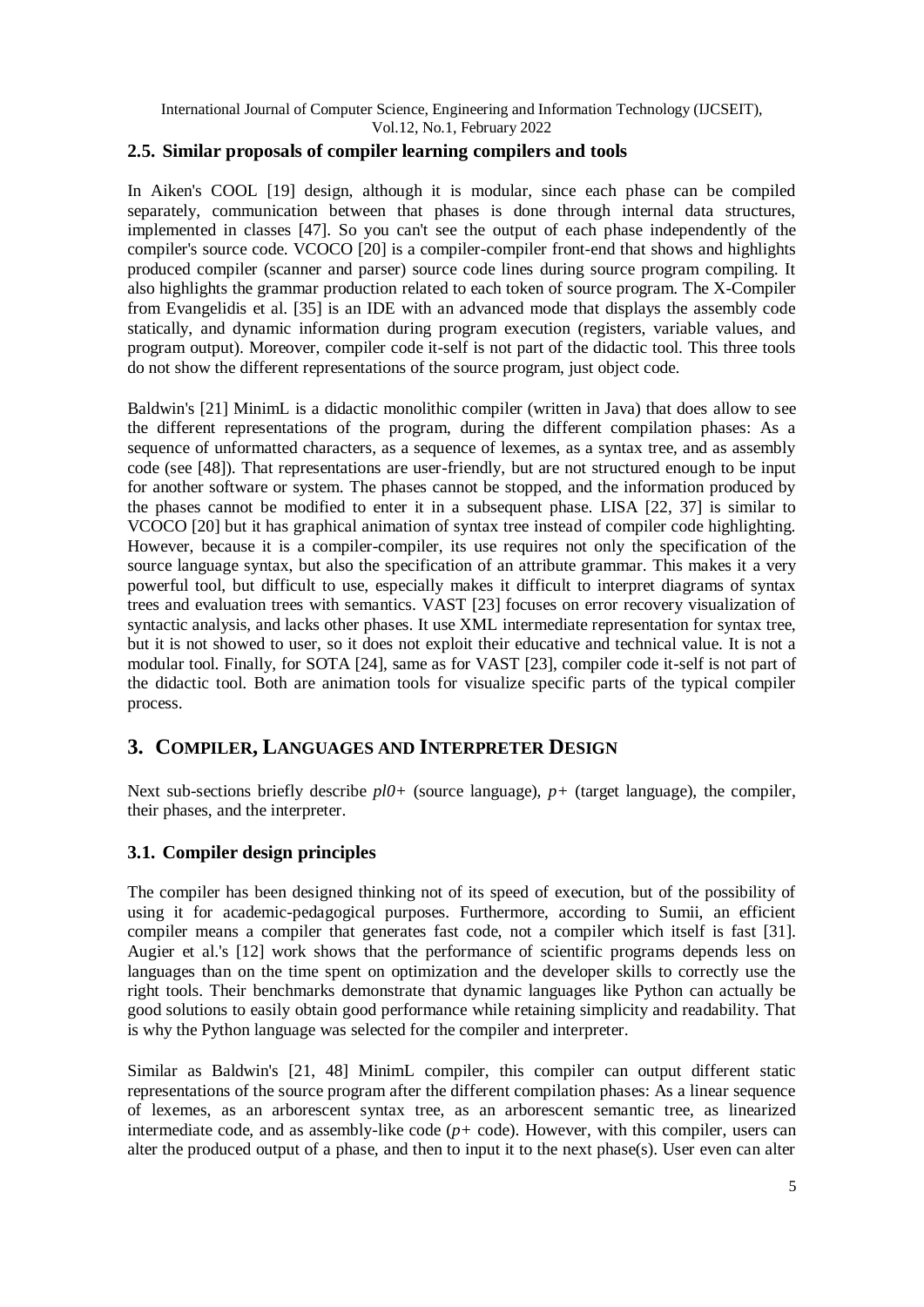assembly code, and then execute it. Alternatively, users can write their assembly programs from scratch, like in Language X [35]. Output from each phase has form of XML document. If user indicates it, compiler will create a file containing corresponding pretty-printed XML document. The default behavior of the compiler is to execute all the compilation phases without writing in secondary memory the intermediate products of the intermediate phases. When errors and warnings occur during compiling, compiler errors messages can be showed as traditional terminal text through standard output (stdout), or as XML document through standard error output (stderr) with structured information about errors.

As Reestman and Dorn [44] call, educative research and tools development should making programming more accessible to others (Spanish-speaker low English proficiency students in this case) as we all continue moving towards a more technological world. Because of that, compiler source code, interpreter source code, compiler error messages, source language grammar, target language mnemonics, and XML tags are in Spanish, not in English.

## **3.2. Source language**

The source language is a super-set of the well-known PL/0 language created by Niklaus Wirth [11]. Several variations are used in compiler education research [20, 35, 22, 24] and other educational tools [49, 50]. Here it will be known as the *pl0+* language and its grammar is presented below:

```
<programa> ::= <bloque> '.'
<bloque> ::= 
     [<declaración_constantes>] [<declaración_variables>] <declaración_procedimiento>* 
     <instrucción> [';']
<declaración_constantes> ::= 'const' <identificador> '=' [ '+' | '-' ] <número>
 ( ',' <identificador> '=' [ '+' | '-' ] <número> )* ';'
<declaración_variables> ::= 'var' <identificador> ( ',' <identificador> )* ';'
<declaración_procedimiento> ::= 'procedure' <identificador> ';' <bloque> ';'
<instrucción> ::= 
     <identificador> := <expresión> |
    'call' <identificador> |
    'begin' <instrucción> ( ';' <instrucción> )* [';'] 'end' |<br>'if' <condición> 'then' <instrucción> [ 'else' <instrucció
          'if' <condición> 'then' <instrucción> [ 'else' <instrucción> ] |
     'while' <condición> 'do' <instrucción> |
    'read' <identificador> |
     'write' <identificador> |
     <nada>
<condición> ::= 'odd' <expresión> |
    \langle \text{expression} \rangle ( '=' | '\langle \rangle' | '\langle' | '\rangle' | '\langle=' | '\rangle=' ) \langle \text{expression} \rangle<expresión> ::= [ '+' | '-' ] <término> ( [ '+' | '-' ] <término> )*
\trianglelefttérmino> ::= \triangleleftfactor> ([ '*' | '/' ] \triangleleftfactor> )*
<factor>::= '-'* ( <identificador> | <número> | '(' <expresión> ')' )
<identificador> ::= <letra> ( <letra> | <dígito> | ' ' )*
<número> ::= <dígito> <dígito>*
<letra> ::= 'a' | ... | 'z'
<dígito> ::= '0' | ... | '9'
<comentario> ::= '(*' <cualquier-caracter>* '*)'
```
It is a simple high-level programming language that allows procedure nesting, direct and indirect recursion, it only has 32-bit integer variables and constants, and has the basic arithmetic and relational operators for conditions. The procedures do not return any value, that is, there are no functions. And it only has basic integer input and output instructions for standard input and standard output respectively.

#### **3.2.1. Example program to calculate and show Fibonacci numbers**

```
1. (* Cálculo de los números de la serie de fibonacci:
2. f 0 = 1
```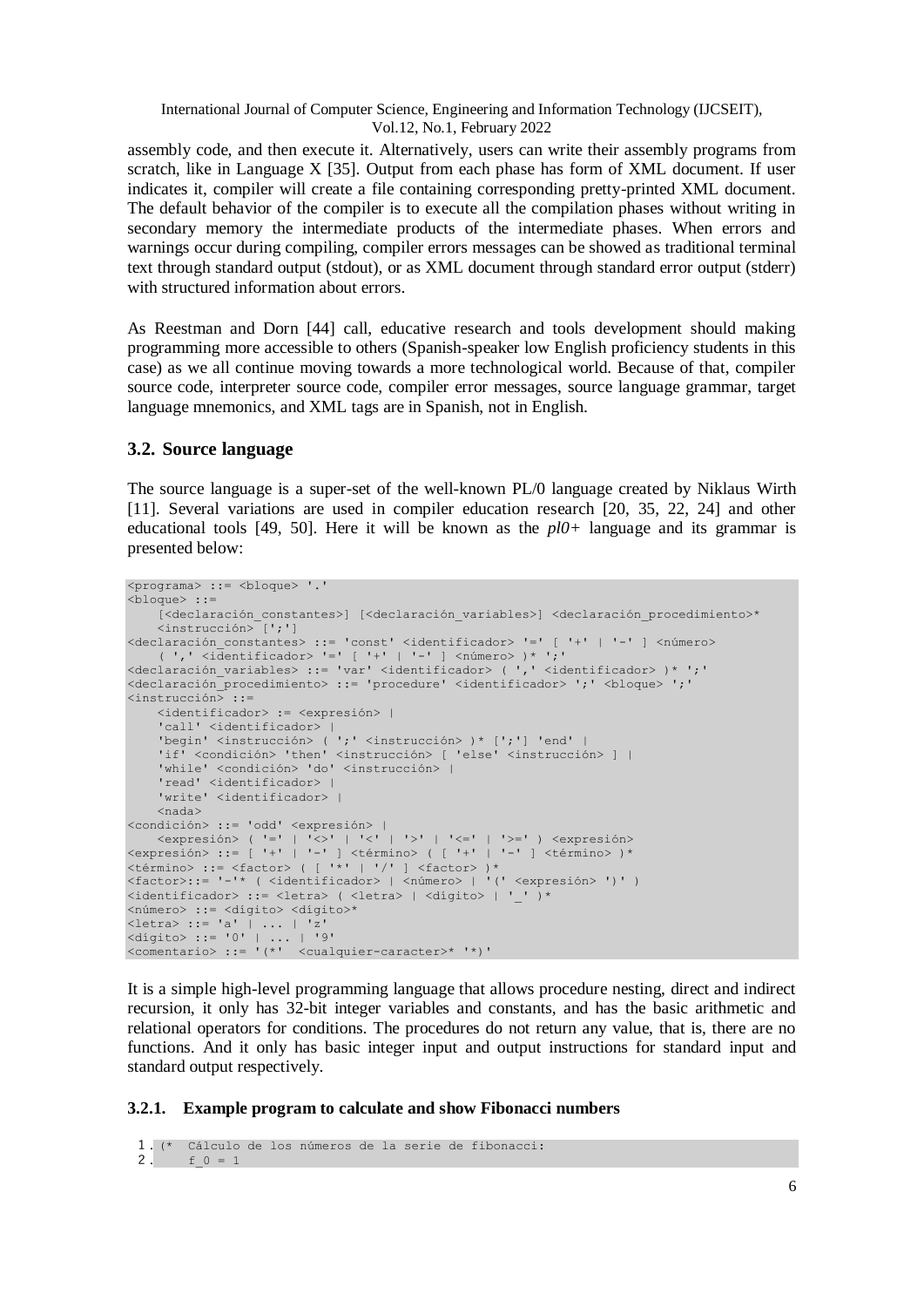```
3. f 1 = 1f_n = f_{n-1} + f_{n-2}, n>1\frac{4}{5}. *)
  6. var n, f;
  7. procedure fibonacci;<br>8. var i, (* Varia
  8. var i, (* Variable para hacer el recorrido *)
  9. f 1, (* Número Fibonacci anterior *)
10. f<sup>2</sup>; (* Número Fibonacci anterior al anterior *)<br>11. begin
11. begin<br>12. if<br>13. if
             if n=0 then f:=1;
13. if n=1 then begin<br>14. f:=1;
14. f:=1;<br>15. write
                   write f; (* Los primeros dos elementos son iguales *)
16. end;<br>17. if n:<br>18.
             if n>1 then begin
18. f_1:=1;<br>19. write f
19. \overline{\text{write}} f_1;<br>20. \overline{f} 2: =1;20. f_2:=1;<br>21. write f
21. write f 2;<br>
22. i:=2;<br>
23. while i<n<br>
24. f:=f_1
                   i := 2;while i<n do begin
24. f:=f_1+f_2;<br>25. write f;
25. write f;<br>26. write f;
26. f_2:=f_1;<br>27. f_1:=f;
27. f 1:=f;<br>28. f 1:=f;
28. i:=i+1;<br>
29. end;end;
30. f:=f_1+f_2;
31. end;<br>32. end; (*
         end; (* fin del procedimiento *)
33. begin
34. read n;<br>35. call fi
35. call fibonacci;<br>36. write f:
         write f;
37. end.
```
## **3.3. Target Language**

The target language is a variant of the *p*-code defined for PL/0 [10, p. 210]. It is a simple assembly language and here it will be known as *p+* language. Table 1 presents the definition of its instructions and mnemonics.

| <b>Instruction</b> | <b>Parameters</b>            | <b>Description</b>                                                                                                |
|--------------------|------------------------------|-------------------------------------------------------------------------------------------------------------------|
| LIT                | $<$ val $>$                  | Loads literal $\langle \text{val} \rangle$ onto the stack                                                         |
| <b>CAR</b>         | $<$ dif $>$                  | Loads (Carga/Cargar in Spanish) the value of the variable that is at                                              |
|                    | $<$ pos $>$                  | position $\langle \text{pos} \rangle$ in the block defined at $\langle \text{dir} \rangle$ static levels from the |
|                    |                              | current block at the top of the stack                                                                             |
| ALM                | $<$ dif $>$                  | Stores (Almacena/Almacenar in Spanish) datum on top of the stack                                                  |
|                    | $<$ pos $>$                  | in the variable that is at position $\langle pos \rangle$ in the block defined at                                 |
|                    |                              | $\langle \text{dir} \rangle$ static levels from the current block                                                 |
| LLA                | $<$ dif $>$                  | Calls (Llama/Llamar in Spanish) a procedure defined at <dif></dif>                                                |
|                    | $\langle \text{dir} \rangle$ | static levels from the current block, starting at address $\langle \text{dir} \rangle$                            |
| <b>INS</b>         | $<$ num $>$                  | Instantiates a procedure, reserving space for the <num> variables of</num>                                        |
|                    |                              | the block that implements it (this number includes the cells necessary                                            |
|                    |                              | for the execution of the code, which in the case of language $p+$ , as in                                         |
|                    |                              | the case of $p$ -code, are 3 additional integers                                                                  |
| SAL                | $\langle \text{dir} \rangle$ | Unconditional jump (Salto in Spanish) to address $\langle \text{dir} \rangle$                                     |
| <b>SAC</b>         | $\langle \text{dir} \rangle$ | Conditional jump (Salto Condicional in Spanish) to the address                                                    |
|                    |                              | $\langle \text{dir} \rangle$ if the value at the top of the stack is zero                                         |
| <b>OPR</b>         | $<$ opr $>$                  | Arithmetic or relational operation, depending on the number $\langle$ opr>.                                       |

Table 1. *p+* language mnemonics.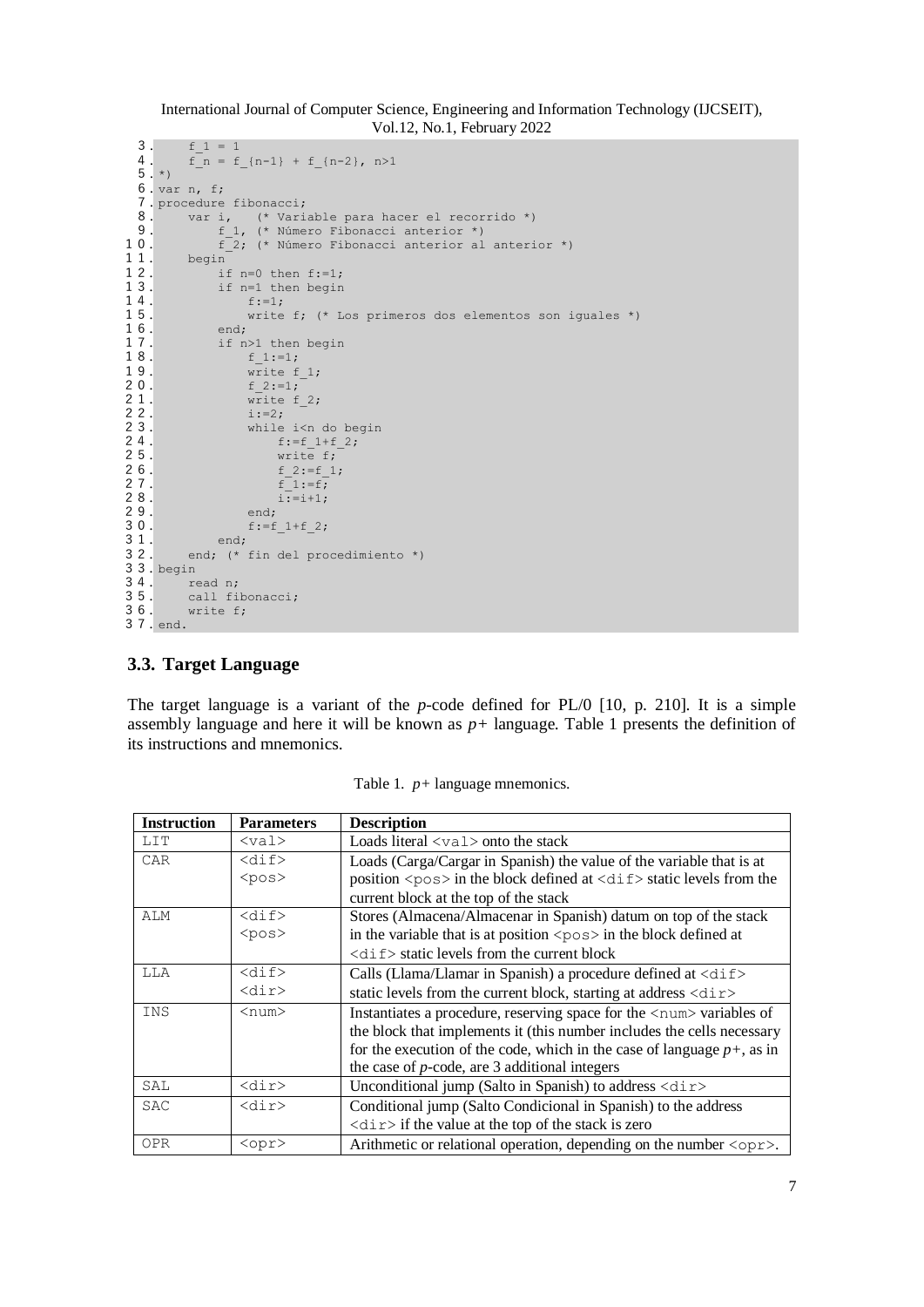|            |                | Parameters are the values that are currently at the top of the stack and<br>the result is pushed right there. Possible values for $\langle$ opr> are: |
|------------|----------------|-------------------------------------------------------------------------------------------------------------------------------------------------------|
|            | 1              | Negative (additive inverse)                                                                                                                           |
|            | $\overline{2}$ | Addition $(+)$                                                                                                                                        |
|            | 3              | Subtract (-)                                                                                                                                          |
|            | 4              | Multiplication (*)                                                                                                                                    |
|            | 5              | Division $($ )                                                                                                                                        |
|            | 6              | odd operator                                                                                                                                          |
|            | 8              | Equal to $(=)$                                                                                                                                        |
|            | 9              | Not equal to $(\le)$                                                                                                                                  |
|            | 10             | Less than $(\le)$                                                                                                                                     |
|            | 11             | Greater than or equal to $(>=)$                                                                                                                       |
|            | 12             | Greater than $(>)$                                                                                                                                    |
|            | 13             | Less than or equal to $(\leq)$                                                                                                                        |
| <b>RET</b> |                | Return of procedure                                                                                                                                   |
| LEE        |                | Reads (Lee/Leer in Spanish) a value from standard input (stdin) and<br>stores it on the top of the stack                                              |
| <b>ESC</b> |                | Writes the value from the top of the stack to standard output (stdout)                                                                                |

# **3.4. Compiler Interface**

The compiler interface is by command line. The general syntax to invoke it is as follows:

\$ python3 compilador.py [-a] [-m] [-x] [--lex] [--sin] [--sem] [--gen] program

The options and their meanings are presented in table 2.

|  | Table 2. Parameter options for compiler. |  |  |  |
|--|------------------------------------------|--|--|--|
|--|------------------------------------------|--|--|--|

| <b>Short Option</b> | <b>Long Option</b> | <b>Description</b>                                                                 |  |
|---------------------|--------------------|------------------------------------------------------------------------------------|--|
| $-a$                | --ayuda            | Shows a help message and ends immediately                                          |  |
| $-m$                | --mostrar          | If the compilation is successful, it prints the result of the<br>process on stdout |  |
| $-x$                | --errores-xml      | Prints errors and warnings to stderr in XML format                                 |  |
|                     | $--$ lex           | Executes lexical analysis phase                                                    |  |
|                     | $--\sin$           | Executes syntax analysis phase                                                     |  |
|                     | $--sem$            | Executes semantic analysis phase                                                   |  |
|                     | $-$ qen            | Executes object code generation phase                                              |  |

Running the command attempts to compile the file program. If no particular phase is indicated, all are assumed. If the compilation is successful, a file with a different extension is generated, depending on the last phase executed. The extension of the *pl0+* programs is assumed to be .pl0+, the lexical analysis output extension is assumed to be .pl0+lex, the syntax analysis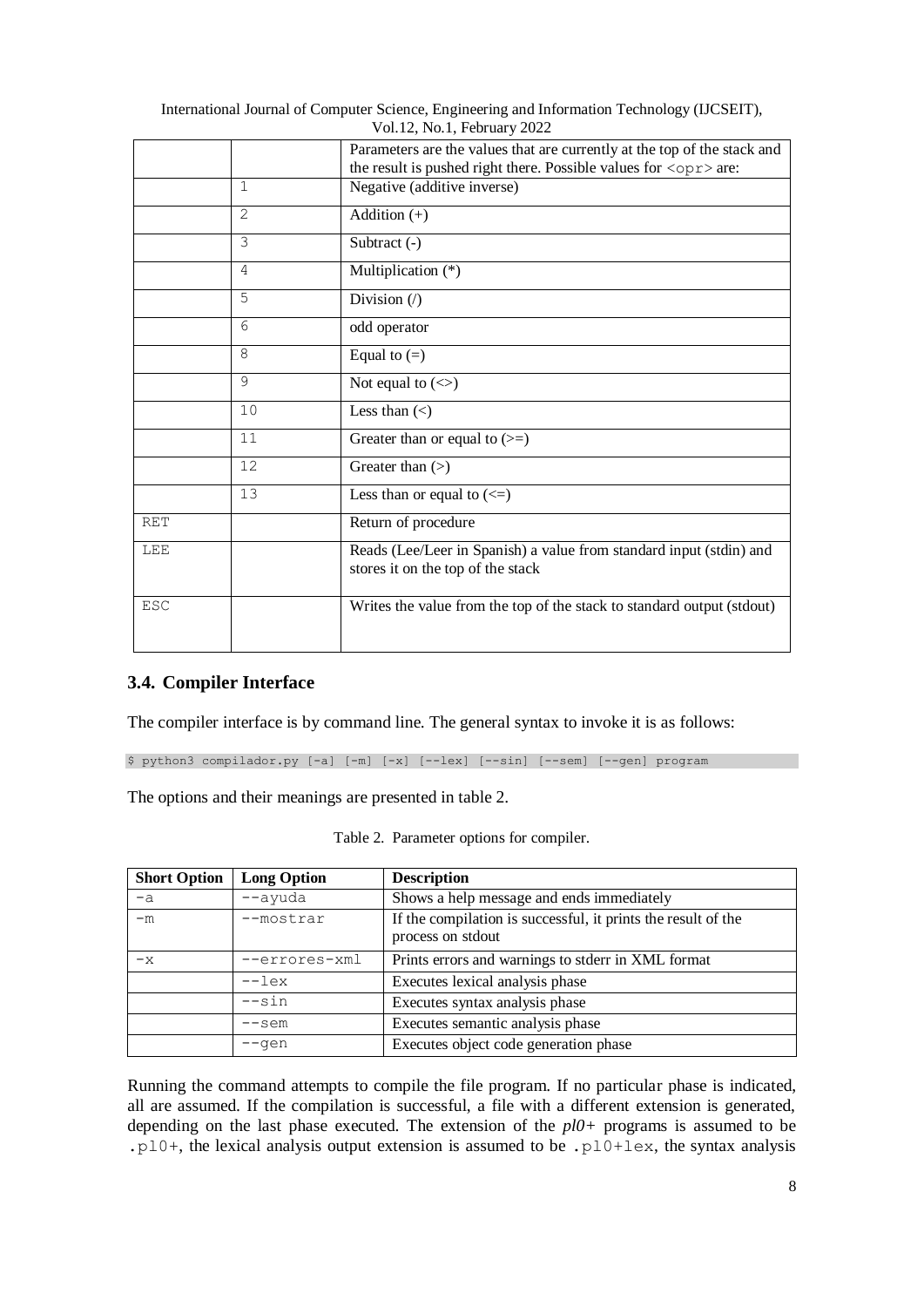output extension is assumed to be .pl0+sin, the semantic analysis extension is assumed to be .pl0+sem, and the object code generation extension is .p+. Several combinations can be executed:

|  | \$ python3 compilador.py program.pl0+ |                                                         |         |
|--|---------------------------------------|---------------------------------------------------------|---------|
|  |                                       | \$ python3 compilador.py --lex program.pl0+             |         |
|  |                                       | \$ python3 compilador.py --lex --sin program.pl0+       |         |
|  |                                       | \$ python3 compilador.py program.pl0+ --lex --sin --sem |         |
|  |                                       | \$ python3 compilador.py program.pl0+lex --sin          | $--sem$ |
|  |                                       | \$ python3 compilador.py program.pl0+sin --sem          | $  qen$ |

From the previous lines, the first one executes all the compilation phases on the source file program.pl0+ and generates a file called program.p+. The second one only executes the lexical analysis phase and generates a file called program.pl0+lex. The third one executes the lexical and syntactic analysis phases and generates a file called program.pl0+sin. The fourth one executes the lexical, syntactic and semantic analysis phases and generates a file called programa.pl0+sem. The fifth one takes a file program.pl0+lex with the XML list of tokens from a source program, runs the syntactic and semantic analysis phases, and generates a file called program.pl0+sem. The sixth one takes a program.pl0+sin file containing the syntax tree of a source program, runs the semantic analysis and object code generation phases, and generates a file called program.p+. Input and output file extensions are resumed in figure 1. Obviously not all combinations are possible. For example, it cannot be requested to run both the lexical analysis  $(--\text{lex})$  and semantic analysis  $(-\text{sem})$  phases only. In such cases, the compiler will respond with an error message to the user. It should be noted that only the file of the last executed compilation phase is created, and not the intermediate ones. In addition, a CDATA element is included at the end of each output file, containing the source code of the source program if it was received by the previous phase.



Figure 1. Scheme of compiler phases and related extensions

## **3.5. Lexical Analysis Description**

In any compiler, the purpose of this phase is to convert the characters of the file that contains the source program, into a linear sequence of the minimum elements with a meaning in the language (and their eventual values). These minimal elements with meaning are called Lexical Elements or Tokens [36, 6]. For each lexical element of the *pl0+* programs, the lexical analysis phase generates an XML tag that represents it. Each tag has column, line, and length attributes, which indicate respectively the column where the item begins, the line it is in, and the length of the lexical item it represents.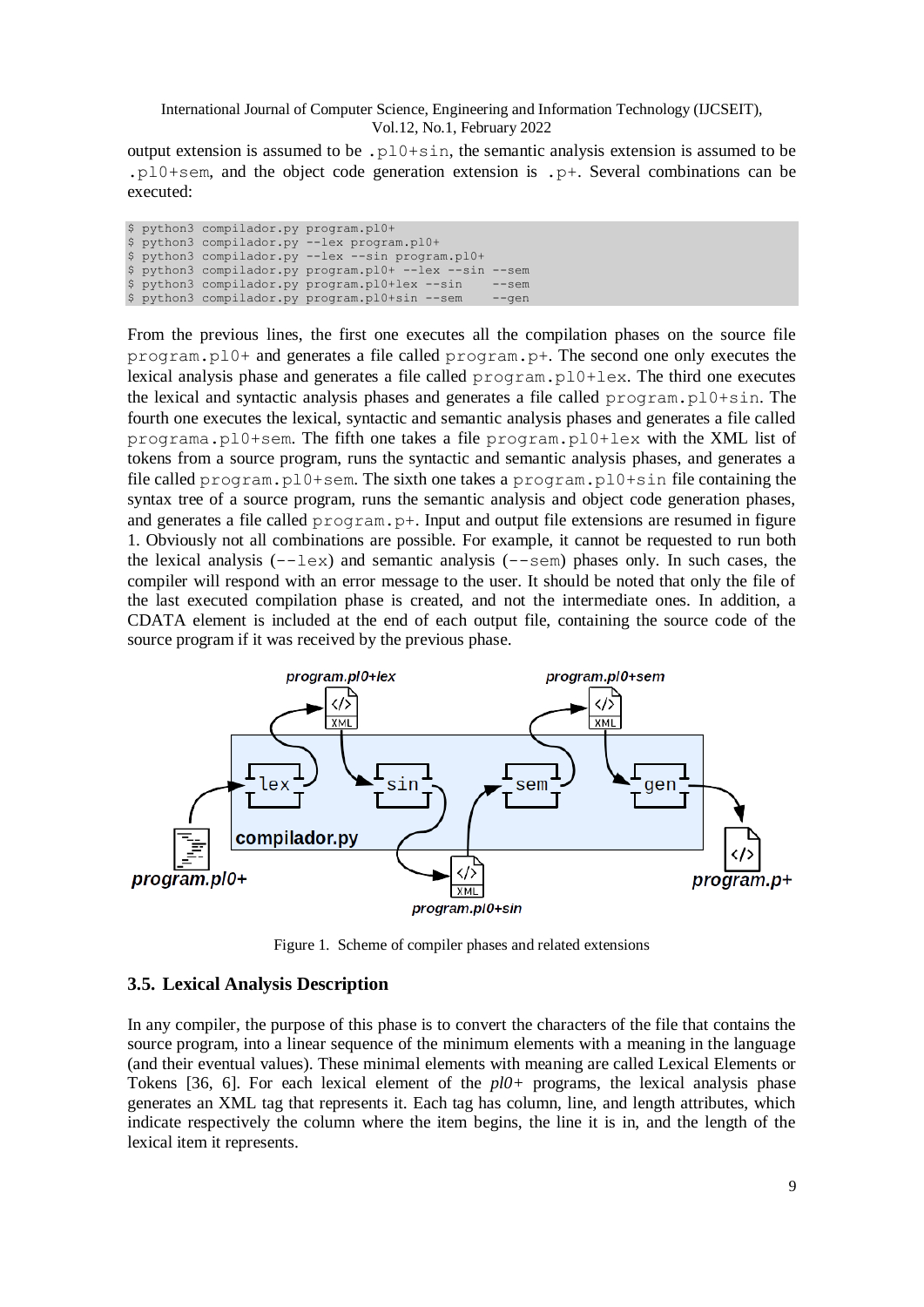The reserved words of the *pl0+* language are: 'begin', 'call', 'const', 'do', 'end', 'if', 'odd', 'procedure', 'then', 'var', 'while', 'else', 'write' and 'read'. Each one of them is represented by a label with the same name but uppercase. Each identifier are represented by an IDENTIFICADOR-tag with a name attribute. Integer literals are represented by NUMERO-tags with a value attribute. The others lexemes are represented by XML tags with names in table 3.

| <b>Symbol</b> | Tag name            | <b>Symbol</b> | Tag name    |
|---------------|---------------------|---------------|-------------|
|               | iqual               |               | mayor que   |
|               | asignacion          | $\Leftarrow$  | menor iqual |
|               | coma                | $>=$          | mayor iqual |
|               | punto y coma        |               | mas         |
|               | parentesis apertura |               | menos       |
|               | parentesis cierre   | $\ast$        | por         |
| $\mathrel{<}$ | diferente           |               | entre       |
|               | menor que           |               | punto       |

Table 3. XML Tag names for symbols.

The result of applying the lexical analysis (up to the first 16 lines of source program) on the Fibonacci numbers program (see section 3.2.1) is presented in Appendix A.

## **3.6. Syntactic analysis description**

The purpose of this phase is to build a syntax tree —and at the same time check whether it is possible to build one— from the sequence of lexical elements provided by the lexical analysis phase. This tree represents how the source program, as a linear sequence of terminal symbols, is derived from the initial symbol of the source language grammar [36, 6]. In this case, from the non-terminal symbol  $\langle$ programa>. In this compiler, the syntax tree is represented by means of an arborescent XML document. The general structure of the syntax tree for any *pl0+* program is as follows:

```
<arbol_de_sintaxis>
   <programa>
     <bloque>
 ...
     </bloque>
   </programa>
   <fuente> <![CDATA[...]]> </fuente>
</arbol_de_sintaxis>
```
According to the  $p10+$  syntax, every program is made up of a main codeblock ( $\triangle$ bloque $>$ ). Every block is represented as a sequence of constant, variable and procedure declarations and optionally a statement:

```
<bloque>
   <constante columna="15" linea="7" nombre="fib_1" valor="1"/>
 ...
   <variable columna="4" linea="8" nombre="n"/>
 ...
   <procedimiento columna="10" linea="10" nombre="fibonacci">
     <bloque> ... </bloque>
   </procedimiento>
 ...
   <!-- Optional statement / Una instrucción opcional -->
</bloque>
```
Another statements are represented like in table 4.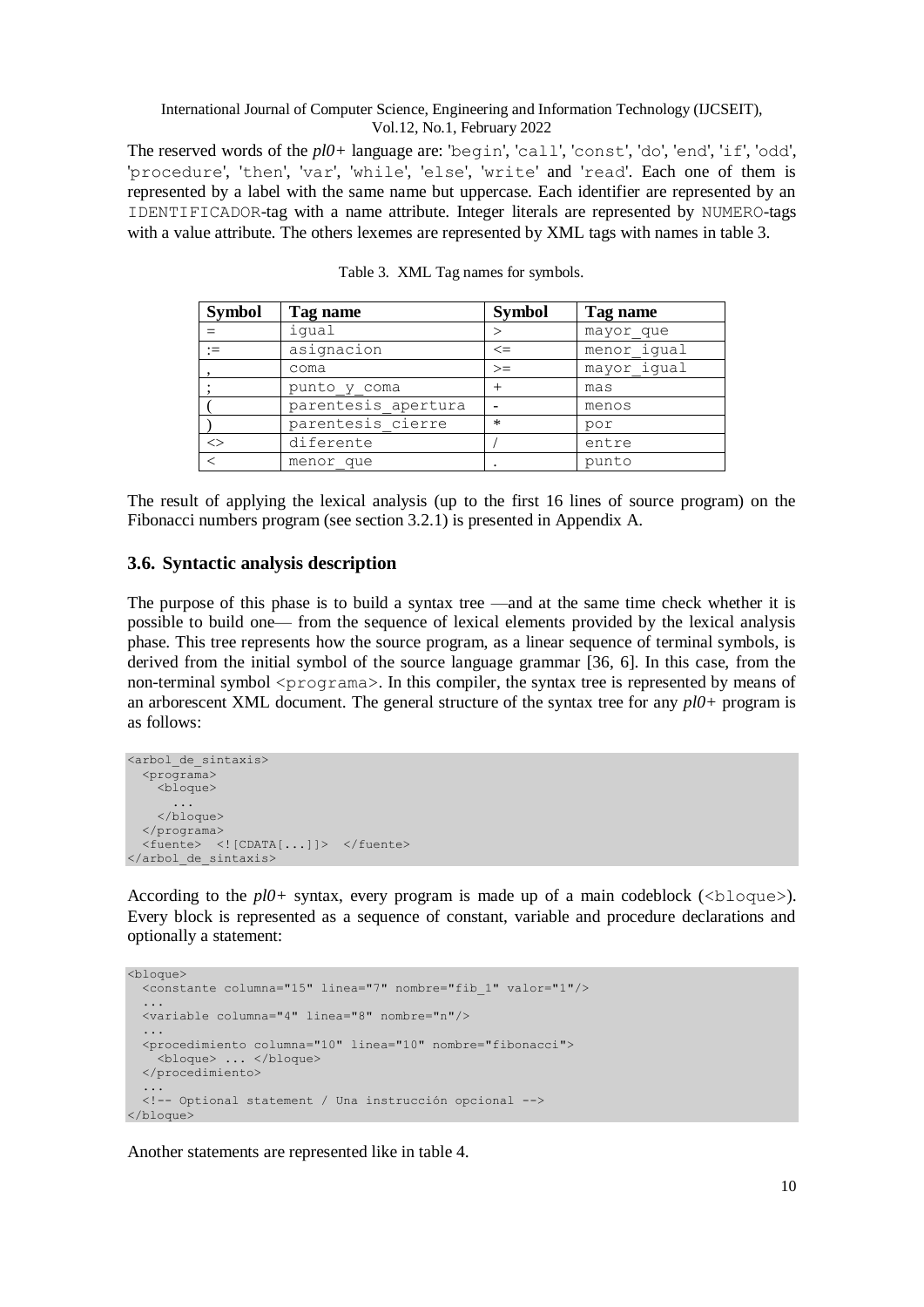| <b>Statement</b>   | <b>Example</b>             | <b>XML</b> fragment                                                                                                                                                                |  |
|--------------------|----------------------------|------------------------------------------------------------------------------------------------------------------------------------------------------------------------------------|--|
| Assignment         | $n := \ldots;$             | <asignacion variable="n"><br/><!-- one expression --><br/><math>\langle</math>/asignacion&gt;</asignacion>                                                                         |  |
| procedure<br>calls | call fibonacci:            | <llamada procedimiento="fibonacci"></llamada>                                                                                                                                      |  |
| begin/end          | begin  end                 | $<$ secuencia $>$<br>one or more statements<br>$\langle$ /secuencia>                                                                                                               |  |
| if                 | if  then<br>$[else \dots]$ | $<$ condicional><br><condicion operacion=""><br/><!-- one or two operand expressions --><br/></condicion><br>true statement<br>optional false statement<br>$\langle$ /condicional> |  |
| while              | while $\ldots$ do $\ldots$ | $\langle$ ciclo $\rangle$<br><condicion operacion=""><br/><!-- one or two operand expressions --><br/></condicion><br>looping statement<br>$\langle$ /ciclo>                       |  |
| read               | read n                     | <leer variable="n"></leer>                                                                                                                                                         |  |
| write              | write f                    | <escribir simbolo="f"></escribir>                                                                                                                                                  |  |

#### Table 4. Statement representation in parsing tree.

The parsing of the Fibonacci numbers program (section 3.2.1) is shown as a complete example in Appendix B.

## **3.7. Semantic analysis description**

There are several tasks that must be performed during the semantic analysis phase. These are described in [6]. In this compiler, these tasks are: (1) Put a unique id code to each identifier (variable, constant or procedure) and codeblocks (<bloque> tags) to be referenced later. The id code includes information about the symbol type and the scope in which it is declared. (2) Verify duplication of symbols in the same scope. (3) Check for procedure identifiers referenced in an expression or in an assignment (which is not valid in *pl0+*). (4) Check for referenced constant identifiers on the left side of an assignment. (5) Verify that each referenced identifier/symbol is in a valid scope.

In the case of a valid syntax tree as input, the output of this phase is a revised syntax tree, essentially the same as the input tree, but including that id code for each identifier and each codeblock. In Appendix C are presented the first 20 lines of the result of this phase for the Fibonacci numbers program (corresponding to first 12 lines from the source program, see section 3.2.1).

## **3.8. Intermediate and object code generation description**

The purpose of intermediate code generation is to create a representation of the program that can be easily translated into a low-level language (assembler or binary) without the abstractions of high-level languages [6]. In this compiler, the last phase is carried out with the objective of transforming the revised syntax tree into "machine code" for a virtual machine that exclusively interprets programs in the  $p+$  language. But first, an intermediate representation is created in an XML document that includes a tag for each instruction of the corresponding language  $p+$ . In fact,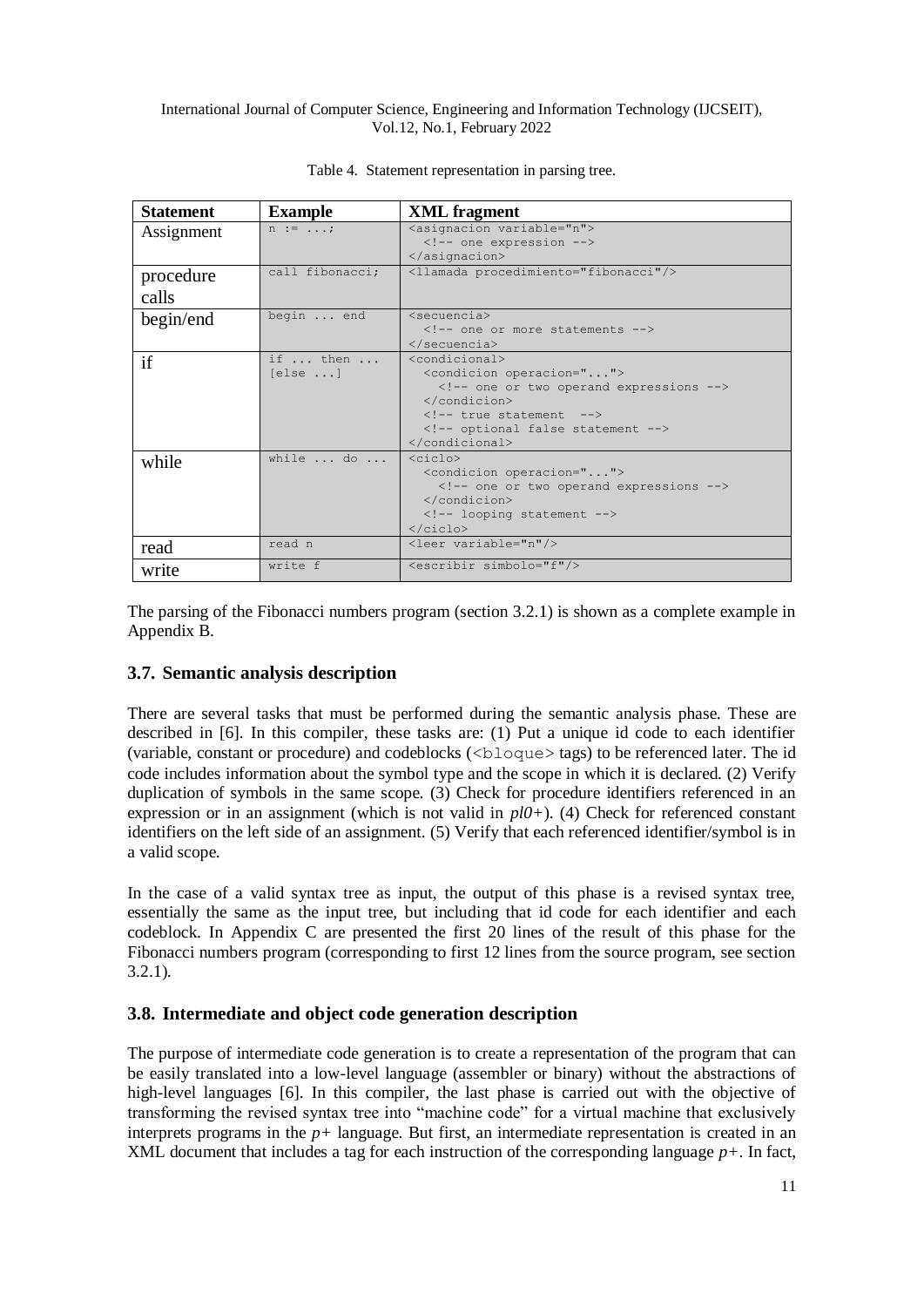the interpreter interprete.py executes files in that intermediate XML representation of  $p+$ language and not the assembly-fashion *p+* language. The general translation rules to the *p+* language are very similar to those described in [11, sec. 5.10 and 5.11]. Additional information has been added to each instruction tag (as informacion-tag child node) for enhancing human reading. But theese are not needed for interpreter execution.

The result of the code generation phase (selected lines) of the Fibonacci numbers program (see section 3.2.1) is presented in Appendix D.

#### **3.9. Interpreter interface**

The interpreter interface is by command line. The general syntax to invoke it is as follows:

\$ python3 interprete.py [-a] [-d] object-program.p+

The options and their meanings are presented in table 5.

| <b>Short</b><br>Option | Long<br>Option | <b>Description</b>                                       |
|------------------------|----------------|----------------------------------------------------------|
| $-a$                   | --ayuda        | Shows a help message and ends immediately                |
| $-d$                   |                | Executes each instruction doing a wait, so that the user |
|                        | depurar        | can observe the value of the virtual machine registers   |

|  |  |  |  | Table 5. Parameter options for interpreter. |
|--|--|--|--|---------------------------------------------|
|--|--|--|--|---------------------------------------------|

#### **3.10. Error management and report**

In this compiler, errors are recorded in two internal lists that are passed from phase to phase while that is possible, differentiating between "errors" and "warnings". Errors are those fragments of code that make compilation impossible because it is too difficult or impossible to determine the programmer's intent. And warnings are fragments of code that allow compilation, because the programmer's intent can be assumed, but the source program is not fully valid, and the result of the compilation may not quite match the programmer's true intent. This compiler, as well as many others, displays errors first, then warnings, and in each group, the errors are ordered with respect to their appearance in the source code. Here is a  $p l0+$  program with multiple errors, and then the standard output of the compiler when trying to compile it:

```
1. const n=50;
 2. var f, i;
 \frac{3}{4}. begin
 4. i := 2 % 4;<br>5. f := 9 - i
         f := 9 - i * 26. if n<>1 then begin
 7. i:=2;<br>8. while
 8. while i+5 \leq n+2 do begin<br>9. f1:=f, i:=i+1;
                  f1:=f: i:=i+1:
10. end
11. end;
12. end.
```
Compiler output:

```
ERROR****************
Fase de origen:sin
Línea 4: Falta un operador
   i := 2 % 4;
```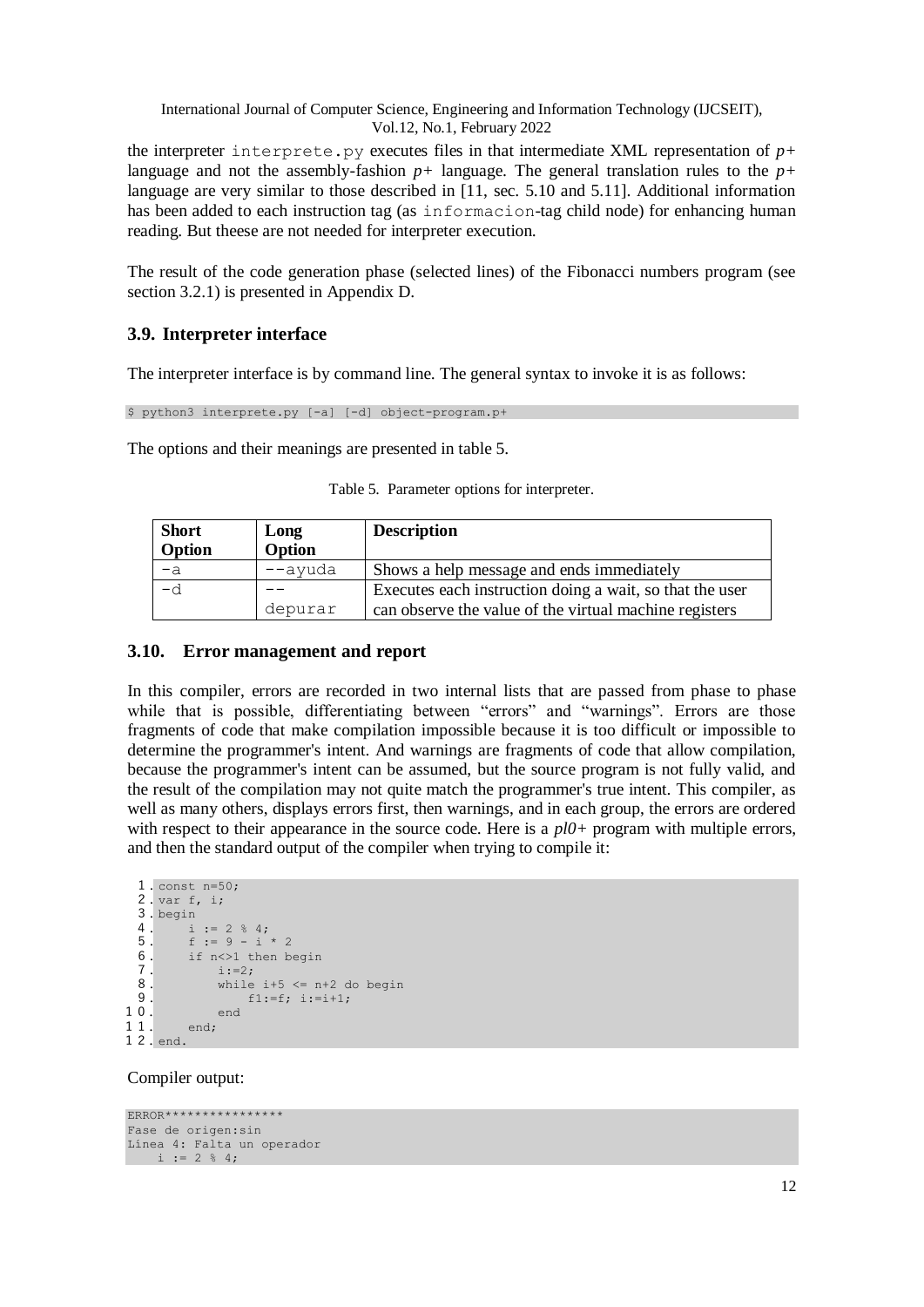```
----------^
ERROR****************
Fase de origen:lex
Línea 4: Caracter inválido.
   i := 2 % 4;-----------^
ERROR****************
Fase de origen:sem
Línea 9: Referencia a variable no declarada
          f1:=f; i:=i+1;------------^
ADVERTENCIA**********
Fase de origen:sin
Línea 5: Falta un ';
   f := 9 - i * 2------------------^
```
Errors and warnings can also be displayed as a structured XML file via standard error output (stderr). The following file represents the same error report for the previous error-full program but with the  $-x$  (or  $-\text{errors}-x$ ml) option included when trying to compile it:

```
<?xml version="1.0" ?>
<errores_y_advertencias>
   <errores>
     <error columna="10" linea="4"><mensaje>Falta un operador</mensaje>
      <contexto><![CDATA[ i := 2 % 4;]]></contexto>
       <fase nombre="sin">Fase de análisis sintáctico</fase>
    \langle/error>
     <error columna="11" linea="4"><mensaje>Caracter inválido.</mensaje>
       <contexto><![CDATA[ i := 2 % 4;]]></contexto>
       <fase nombre="lex">Fase de análisis léxico</fase>
     </error>
     <error columna="12" linea="9"><mensaje>Referencia a variable no declarada</mensaje>
     <contexto><![CDATA] f1:=f; i:=i+1;]]></contexto>
       <fase nombre="sem">Fase de análisis semántico</fase>
     </error>
   </errores>
   <advertencias>
     <error columna="18" linea="5"><mensaje>Falta un ';'</mensaje>
      \text{ 1} <contexto><![CDATA[ f := 9 - i * 2]]></contexto>
       <fase nombre="sin">Fase de análisis sintáctico</fase>
     </error>
   </advertencias>
</errores_y_advertencias>
```
To reduce the frequency of false error detections, it was decided to apply —at least in the syntactic analysis phase— the heuristic rule that indicates that normally there is only one error in one same line of code, similar to the rule stated in [43].

## **4. DIDACTIC FEATURES, PROJECT IDEAS AND RESEARCH POSSIBILITIES**

In this section a list of didactic features and didactic possibilities are discussed briefly, considering the technical possibilities offered by this design. Also project ideas and research possibilities are described. The main advantage of using the compiler it-self is the possibility to visualize the input program in its different representations: as high-level source code, as a sequence of lexemes, as a syntax tree, as a semantic tree, and as assembly-like code. An important additional feature is the possible interoperability with future tools and IDEs. Thanks of XML intercommunication, compiler is relatively easy to connect to eventual future tools like front-end editors, front-end animators (like SOTA [24]) or low-level code generators for another architectures. Among others, it can easily connected to a graphical visualizer for syntax tree (before and after semantic analysis) like those presented by [13, fig. 7-13], [22, fig. 4-5], and [23, fig. 2]. Translation of source language and translation of XML tags can be a relatively easy task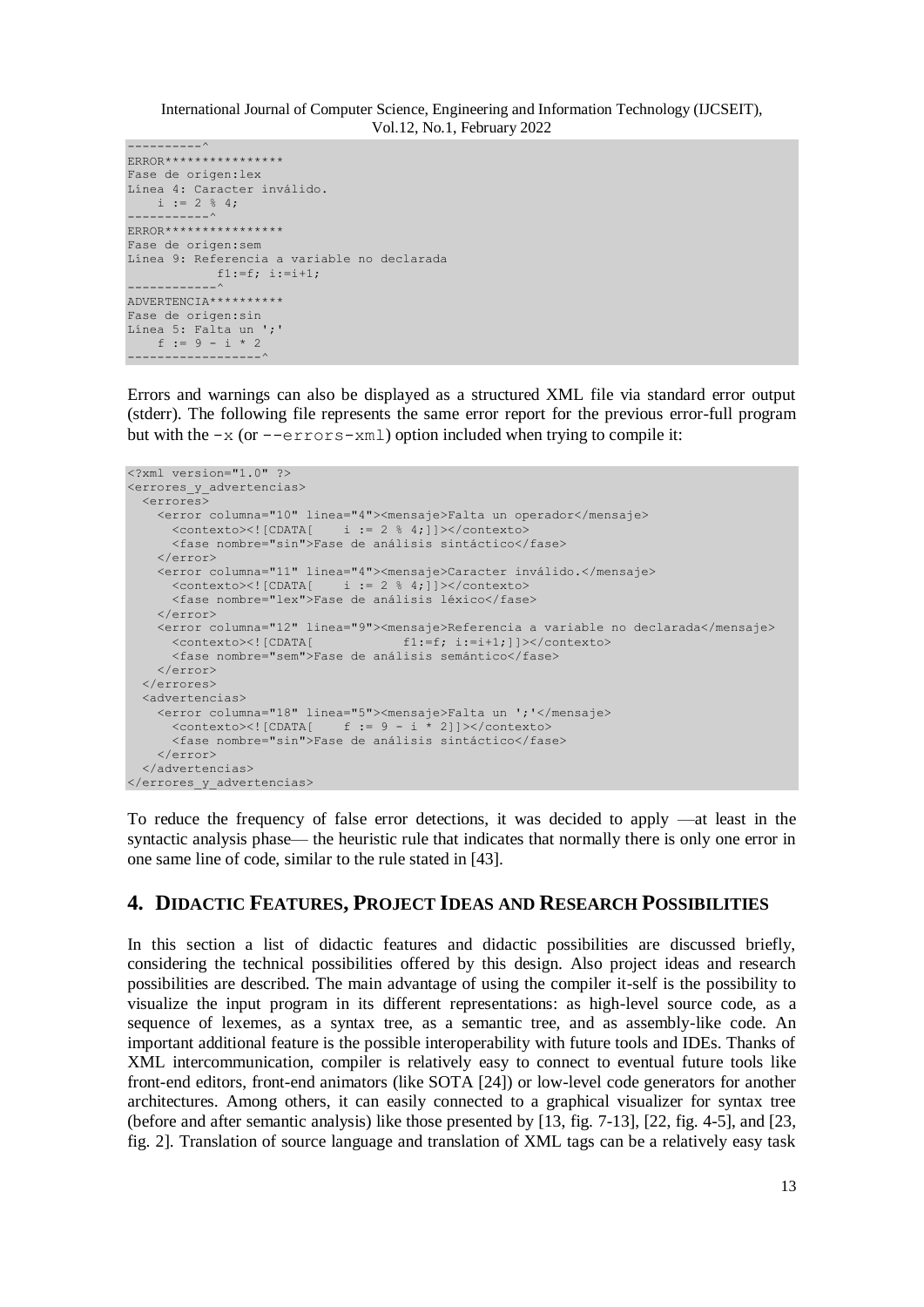for students to become familiar with compiler source code. Moreover, an interesting task would be add a language option for XML tags (Spanish, Portuguese, English, French, etc.).

Some compiler-centered projects include several diverse enlargements of source language, like including for-loops, repeat-loops, do-while; including arrays, for-each-loops, booleans, floats, strings; including structures, functions, parameters, pointers, exceptions, dinamic memory, garbage collection, classes, etc. Also including additional phases for optimization like those proposed by [6], maybe in the form of nanopasses [34]. Adding phases is easy. The compiler is implemented as a set of Python files organized as follows:

```
compilador.py --> main compiler interface
fases/
     init .py --> Global settings and functions
   lex.py --> Lexical analysis
    sin.py --> Syntactic analysis
    sem.py --> Semantic analysis
    gen.py --> Code generation
interprete.py --> p+ interpreter interface
```
The init .py file contains a list called fasesDisponibles ("available phases" in English) that determines which phases can be invoked from the main compiler interface. A new phase can be added, including command line options by simply adding the information of the module name, the file it is in, the name of the translation function in that module, the output extension of that phase, and a description to be used in error messages. There is no need of modify compiler main program. Other challenging ideas include modify the compiler code for dealing with cascade error messages like presented by [40, 41] and [32]; and, of course, enhancing error messages like done by [38, 39, 40, 41, 42].

Beyond compiler courses projects, there is some research ideas that can be developed from this compiler design. By example, it is useful to refine observation and study of the effect of different message styles on how well and quickly students identify errors in programs [51]. This can be done by attaching compiler's standard input and outputs (specially stderr) to a collect-information front-end (like those of [32] or [41]). More generally it can be used for explore multi-core compiling techniques (see [52]). Finally, it can be integrated to more complex environments like research-oriented operating system (similar to Amoeba [53] or Oberon [49, 50]), or researchoriented Database Management Systems.

# **5. CONCLUSIONS**

Compiling a minuscule language exposes students to most of what a compiler does without overwhelming them [21]. So, in this work, a modular and didactic compiler for a minimal Pascallike language has been presented. It has XML inter-phases communication and error reporting, which makes it appropriate to examine and study the different representations of a program, from high-level source code to assembly-like object code. Without a software tool like this, the compiler design topics are much harder to understand and treat [22]. It is a starting point tool for teaching compiler design through many possible projects and extension ideas. So, this design is suitable for being included into compiler design courses. Source code, with in-line documentation, can be downloaded from [9]. Further research should be done in compiler education field around this tool, as Hall et al. [1] say, "the compiler community must convey the importance and intellectual beauty of the discipline [of compiler design] to each generation of students".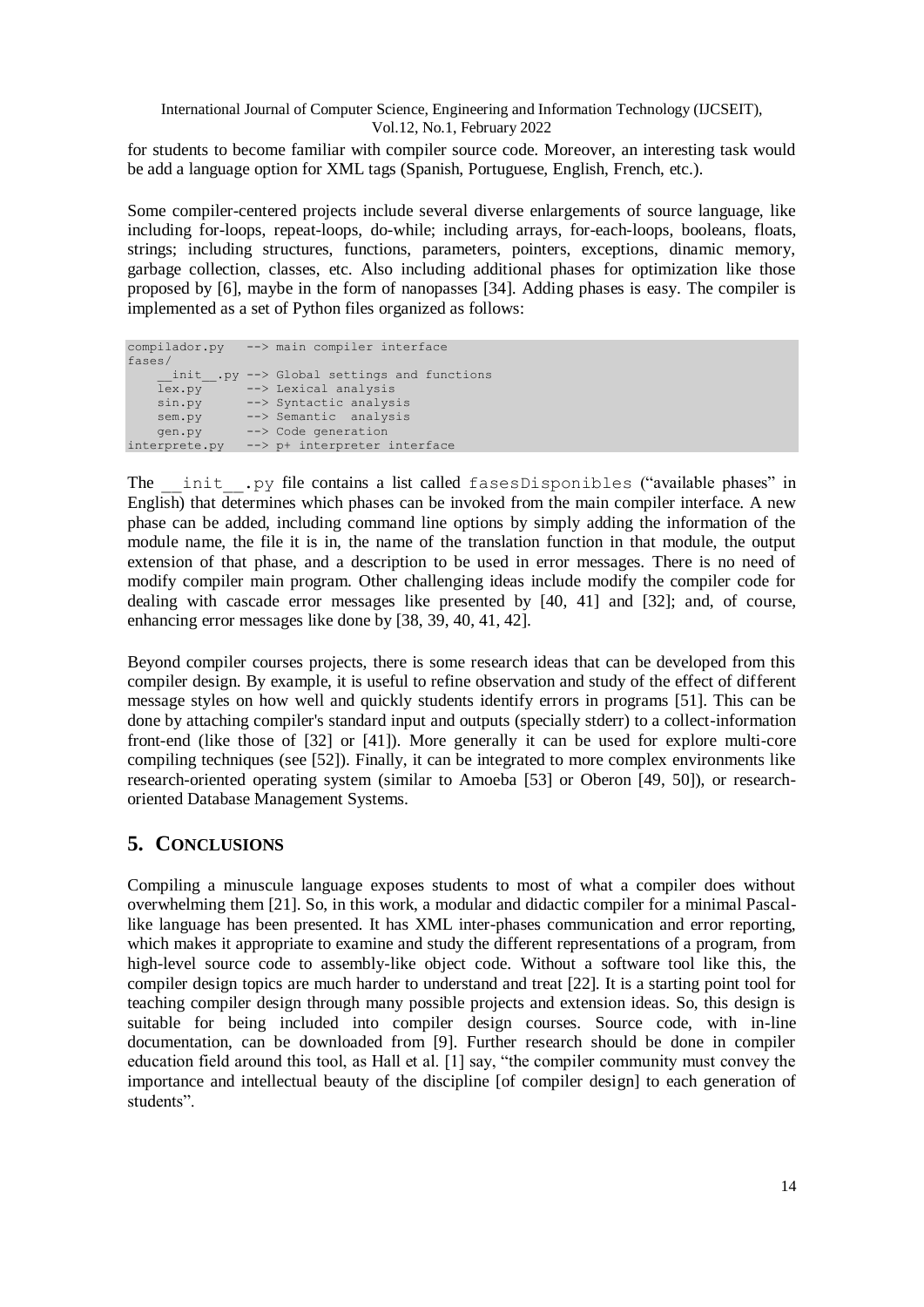#### **REFERENCES**

- [1] M. Hall, D. Padua, and K. Pingali, "Compiler research: the next 50 years", *Communications of the ACM*, vol. 52, no. 2, pp. 60–67, 2009[, http://doi.org/10.1145/1461928.1461946.](http://doi.org/10.1145/1461928.1461946)
- [2] D. L. Parnas, "Education for computing professionals", *Computer*, vol. 23, no. 1, pp. 17–22, 1990, [http://doi.org/10.1109/2.48796.](http://doi.org/10.1109/2.48796)
- [3] T. R. Henry, "Teaching compiler construction using a domain specific language", In *Proceedings of the 36th SIGCSE technical symposium on Computer science education*, pp. 7–11, 2005, [http://doi.org/10.1145/1047344.1047364.](http://doi.org/10.1145/1047344.1047364)
- [4] S. Gruner, "Back to BASIC in compiler construction", In *Proceedings 48th Annual Conference of the Southern African Computer Lecturer's Association*, pp. 158–166. 2019, [http://hdl.handle.net/2263/72031.](http://hdl.handle.net/2263/72031)
- [5] N. Wang and L. Li, "A hybrid teaching reform scheme of compiler technology course based on engineering education", In *Proceedings of the 5th International Conference on Information and Education Innovations*, pp. 16–19, 2020[, http://doi.org/10.1145/3411681.3411695.](http://doi.org/10.1145/3411681.3411695)
- [6] A. V. Aho, M. S. Lam, R. Sethi, and J. D. Ullman, *Compiladores – Principios, técnicas y herramientas*, México: Pearson Educación, 2008, ISBN 978-970-26-1133-2.
- [7] C. Mirolo, C. Izu, V. Lonati, and E. Scapin, "Abstraction in Computer Science Education: An Overview", *Informatics in Education*, vol. 20, no. 4, pp. 615–639, 2021, [https://doi.org/10.15388/infedu.2021.30.](https://doi.org/10.15388/infedu.2021.27)
- [8] E. A. Navas-López, "Una caracterización del desarrollo del densamiento algorítmico de los estudiantes de las carreras de licenciatura en matemática y licenciatura en estadística de la sede central de la Universidad de El Salvador en el período 2018-2020", MSc. Thesis, University of El Salvador, El Salvador, 2021, [http://doi.org/10.13140/RG.2.2.17298.99524.](http://doi.org/10.13140/RG.2.2.17298.99524)
- [9] E. A. Navas-López, "Compilador para pl0+ e intérprete de p+ escrito en Python 3.8", 2022, [http://dx.doi.org/10.13140/RG.2.2.16448.66560/1.](http://dx.doi.org/10.13140/RG.2.2.16448.66560/1)
- [10] C. P. Salas McClyskey, "An attributed translation grammar for PL/0", *International journal of computer mathematics*, vol. 21, no. 3-4, pp. 205–227, 1987, [http://doi.org/10.1080/00207168708803567.](http://doi.org/10.1080/00207168708803567)
- [11] N. Wirth, *Algorithms + Data Structures = Programs*, Prentice-Hall, 1976, ISBN 0-13-022418-9.
- [12] P. Augier, C. F. Bolz-Tereick, S. Guelton, and A. V. Mohanan, "Reducing the ecological impact of computing through education and python compilers", *Nature Astronomy*, vol. 5, no. 4, pp. 334–335, 2021[, http://doi.org/10.1038/s41550-021-01342-y.](http://doi.org/10.1038/s41550-021-01342-y)
- [13] W. Jordan, A. Bejo, and A. G. Persada, "The development of lexer and parser as parts of compiler for GAMA32 processor's instruction-set using python", In *2019 International Seminar on Research of Information Technology and Intelligent Systems (ISRITI)*, pp. 450–455, 2019, [http://doi.org/10.1109/ISRITI48646.2019.9034617.](http://doi.org/10.1109/ISRITI48646.2019.9034617)
- [14] D. Rodríguez-Cerezo, A. Sarasa-Cabezuelo, M. Gómez-Albarrán, and J.-L. Sierra, "Serious games in tertiary education: A case study concerning the comprehension of basic concepts in computer language implementation courses", *Computers in Human Behavior*, vol. 34, pp. 558–570, 2014, [http://doi.org/10.1016/j.chb.2013.06.009.](http://doi.org/10.1016/j.chb.2013.06.009)
- [15] D. Duffy and J. O'Donoghue, "Use of the compiler as a mathematics teaching resource", *International Journal of Mathematical Education in Science and Technology*, vol. 23, no. 5, pp. 637– 650, 1992[, http://doi.org/10.1080/0020739920230501.](http://doi.org/10.1080/0020739920230501)
- [16] K. R. Vollmar and P. Sanderson, "MARS: An education-oriented MIPS assembly language simulator", In *Proceedings of the 37th SIGCSE technical symposium on Computer science education (SIGCSE '06)*, 2006, [http://doi.org/10.1145/1121341.1121415.](http://doi.org/10.1145/1121341.1121415)
- [17] H. Öztekin, F. Temurtaş and A. Gülbağ, "An assembler and compiler program design for an educational purpose computer architecture simulator being used computer and electrical engineering education", *Electronic Letters on Science and Engineering*, vol. 5, no. 2, pp. 9–16, 2009, [https://dergipark.org.tr/en/pub/else/issue/29318/313752.](https://dergipark.org.tr/en/pub/else/issue/29318/313752)
- [18] K. Nakano and Y. Ito, "Processor, assembler, and compiler design education using an fpga", In *2008 14th IEEE International Conference on Parallel and Distributed Systems*, pp. 723–728. 2008, [http://doi.org/10.1109/ICPADS.2008.71.](http://doi.org/10.1109/ICPADS.2008.71)
- [19] A. Aiken, "Cool: A portable project for teaching compiler construction", *ACM Sigplan Notices*, vol. 34, no.7, pp. 19–24, 1996, [http://doi.org/10.1145/381841.381847.](http://doi.org/10.1145/381841.381847)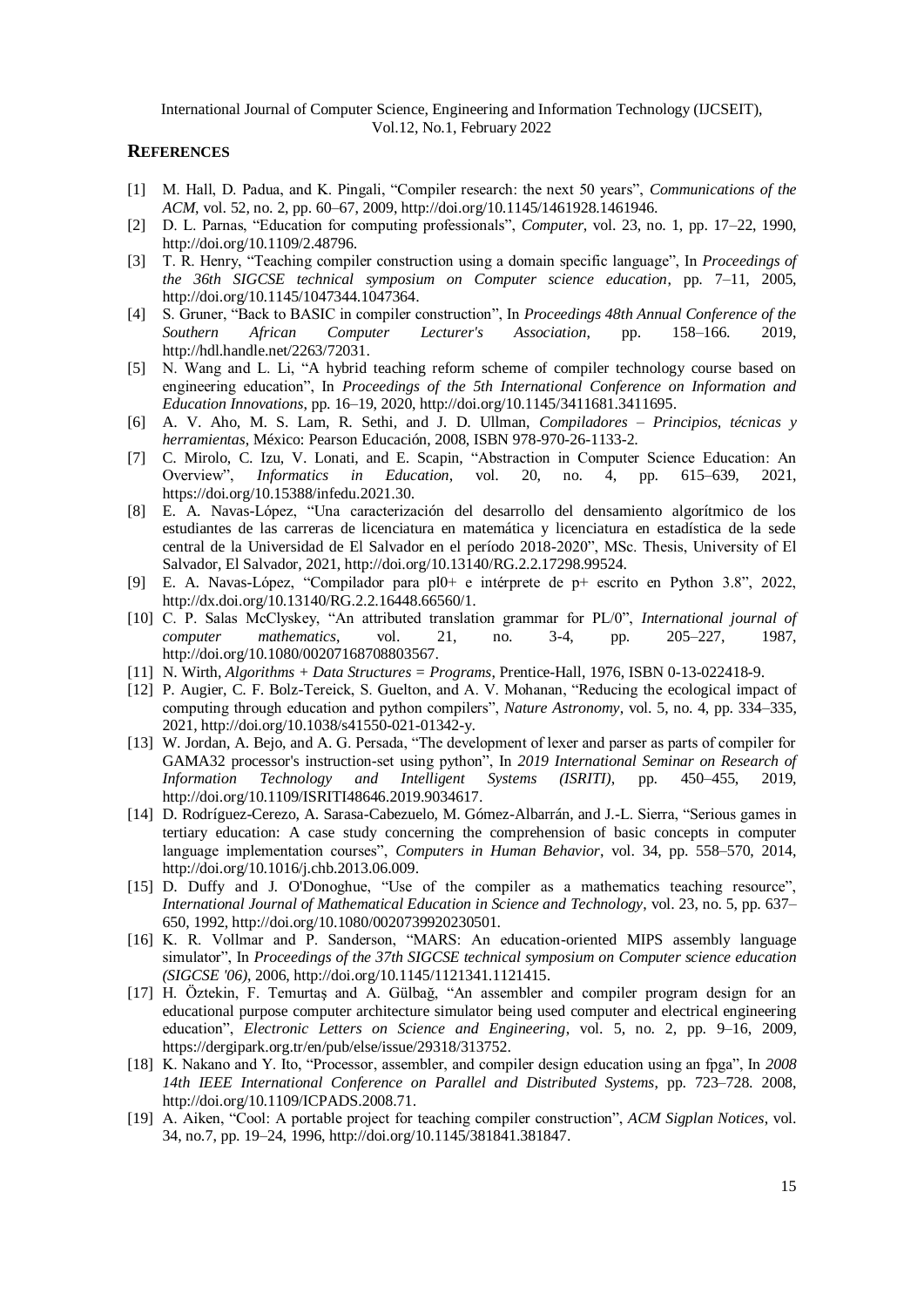- [20] R. D. Resler and D. M. Deaver, "VCOCO: a visualization tool for teaching compilers", *ACM SIGCSE Bulletin*, vol. 33, no. 3, pp. 199–202, 1998, [http://doi.org/10.1145/290320.283123.](http://doi.org/10.1145/290320.283123)
- [21] D. Baldwin, "A compiler for teaching about compilers", In *Proceedings of the 34th SIGCSE technical symposium on Computer science education*, pp. 220–223, 2003, [http://doi.org/10.1145/611892.611974.](http://doi.org/10.1145/611892.611974)
- [22] M. Mernik and V. Žumer, "An educational tool for teaching compiler construction", *IEEE Transactions on Education*, vol. 49, no. 1, pp. 61–68, 2003[, http://doi.org/10.1109/TE.2002.808277.](http://doi.org/10.1109/TE.2002.808277)
- [23] F. J. Almeida-Martínez, J. Urquiza-Fuentes, and J. Á. Velázquez-Iturbide, "Educational visualizations of syntax error recovery", *IEEE EDUCON 2010 Conference*, 2010, [http://doi.org/10.1109/educon.2010.5492467.](http://doi.org/10.1109/educon.2010.5492467)
- [24] J. Urquiza-Fuentes, F. Manso, J. Á. Velázquez-Iturbide, and M. Rubio-Sánchez, "Improving compilers education through symbol tables animations", In *Proceedings of the 16th annual joint conference on Innovation and technology in computer science education*, pp. 203–207, 2011, [http://doi.org/10.1145/1999747.1999805.](http://doi.org/10.1145/1999747.1999805)
- [25] A. Demaille, R. Levillain, and B. Perrot, "A set of tools to teach compiler construction", *ACM SIGCSE Bulletin*, vol. 43, no. 3, pp. 68–72, 2008, [http://doi.org/10.1145/1597849.1384291.](http://doi.org/10.1145/1597849.1384291)
- [26] D. Kundra and A. Sureka, "An experience report on teaching compiler design concepts using casebased and project-based learning approaches", In *2016 IEEE Eighth International Conference on Technology for Education (T4E)*, pp. 216–219, 2016, [http://doi.org/10.1109/T4E.2016.052.](http://doi.org/10.1109/T4E.2016.052)
- [27] C. Scaffidi, "Employers' needs for computer science, information technology and software engineering skills among new graduates", *International Journal of Computer Science, Engineering and Information Technology*, vol. 8, no. 1, pp. 1–12, 2018, [http://doi.org/10.5121/ijcseit.2018.8101.](http://doi.org/10.5121/ijcseit.2018.8101)
- [28] N. Baidya, W. D. Mathuram, A. Renavikar, J. Kim, J. R. Jupally, and R. R. Guduru, "An overview of computer science master degree programs in the state of california", *International Journal on Integrating Technology in Education*, vol. 7, no. 3, pp. 1–9 2018, [http://doi.org/10.5121/ijite.2018.7301.](http://doi.org/10.5121/ijite.2018.7301)
- [29] C. Scaffidi, "A survey of employers' needs for technical and soft skills among new graduates", *International Journal of Computer Science, Engineering and Information Technology*, vol. 8, no. 5/6, pp. 11–21, 2018[, http://doi.org/10.5121/ijcseit.2018.8602.](http://doi.org/10.5121/ijcseit.2018.8602)
- [30] W. Na and Z. ShiMing, "Construction of compiler technology course in application-based university", In *2013 International Conference on Education Technology and Information System*, pp. 633–636, 2013[, https://doi.org/10.2991/icetis-13.2013.143.](https://doi.org/10.2991/icetis-13.2013.143)
- [31] E. Sumii, "MinCaml: A simple and efficient compiler for a minimal functional language", In *Proceedings of the 2005 workshop on Functional and Declarative Programming in Education*, pp. 30–41, 2005[, http://doi.org/10.1145/1085114.1085122.](http://doi.org/10.1145/1085114.1085122)
- [32] S. Hattori and H. Kameda, "Knowledge based compiler with e-TA for software engineering education", In *Knowledge Based Software Engineering*, A. Čaplinskas, H. Pranevičius and T. Nakatani, Eds, pp.  $265-278$ ,  $2010$ , [http://www3.muroran](http://www3.muroran-it.ac.jp/wits/~hattori/pdf/hattori2010jckbse.pdf)[it.ac.jp/wits/~hattori/pdf/hattori2010jckbse.pdf.](http://www3.muroran-it.ac.jp/wits/~hattori/pdf/hattori2010jckbse.pdf)
- [33] D. Sarkar, O. Waddell, and R. K. Dybvig, "A nanopass infrastructure for compiler education", *ACM SIGPLAN Notices*, vol. 42, no. 9, pp. 201–212, 2004, [http://doi.org/10.1145/1016848.1016878.](http://doi.org/10.1145/1016848.1016878)
- [34] D. Sarkar, O. Waddell, and R. K. Dybvig, "Educational pearl: A nanopass framework for compiler education", *Journal of Functional Programming*, vol. 15, no. 5, pp. 653–667, 2005, [http://doi.org/10.1017/S0956796805005605.](http://doi.org/10.1017/S0956796805005605)
- [35] G. Evangelidis, V. Dagdilelis, M. Satratzemi, and V. Efopoulos, "X-compiler: Yet another integrated novice programming environment", In *Proceedings IEEE International Conference on Advanced Learning Technologies*, pp. 166–169. 2001, [http://doi.org/10.1109/ICALT.2001.943890.](http://doi.org/10.1109/ICALT.2001.943890)
- [36] N. Wirth, *Compiler construction*, Zürich, Swiss: Addison-Wesley, 2005. ISBN 0-201-40353-6.
- [37] Institute of Computer Science, University of Maribor, "LISA website", 2006, [https://labraj.feri.um.si/lisa/.](https://labraj.feri.um.si/lisa/)
- [38] G. Marceau, K. Fisler, and S. Krishnamurthi, "Measuring the effectiveness of error messages designed for novice programmers". In *Proceedings of the 42nd ACM technical symposium on Computer science education*, pp. 499-504, 2011, [https://doi.org/10.1145/1953163.1953308.](https://doi.org/10.1145/1953163.1953308)
- [39] B. Hartmann, D. MacDougall, J. Brandt, and S. R. Klemmer, "What would other programmers do: suggesting solutions to error messages". In *Proceedings of the SIGCHI Conference on Human Factors in Computing Systems*, pp. 1019-1028, 2010[, https://doi.org/10.1145/1753326.1753478.](https://doi.org/10.1145/1753326.1753478)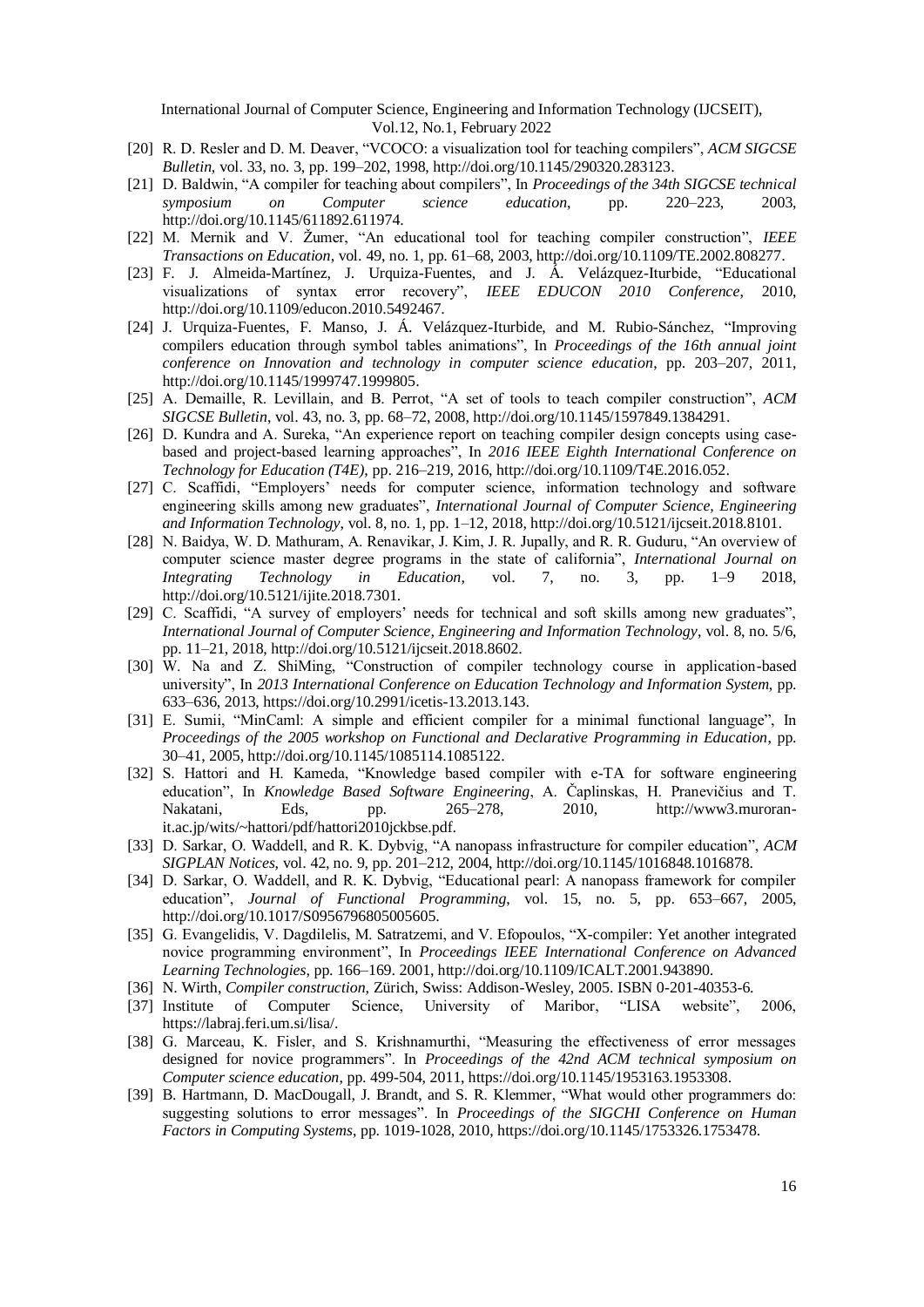- [40] B. A. Becker, "An effective approach to enhancing compiler error messages", In *Proceedings of the 47th ACM Technical Symposium on Computing Science Education*, pp. 126–131, 2016, [http://doi.org/10.1145/2839509.2844584.](http://doi.org/10.1145/2839509.2844584)
- [41] B. A. Becker, G. Glanville, R. Iwashima, C. McDonnell, K. Goslin, and C. Mooney, "Effective compiler error message enhancement for novice programming students", *Computer Science Education*, vol. 26, no.2-3, pp. 148–175, 2016[, http://doi.org/10.1080/08993408.2016.1225464.](http://doi.org/10.1080/08993408.2016.1225464)
- [42] Z. Zhou, S. Wang, Y. Qian, "Learning From Errors: Exploring the Effectiveness of Enhanced Error Messages in Learning to Program", *Frontiers in Psychology*, 2021, [https://doi.org/10.3389/fpsyg.2021.768962.](https://doi.org/10.3389/fpsyg.2021.768962)
- [43] B. A. Becker, C. Murray, T. Tao, C. Song, R. McCartney, and K. Sanders, "Fix the first, ignore the rest: Dealing with multiple compiler error messages", In *Proceedings of the 49th ACM technical symposium on computer science education*, pp. 634–639, 2018, [http://doi.org/10.1145/3159450.3159453.](http://doi.org/10.1145/3159450.3159453)
- [44] K. Reestman and B. Dorn, "Native language's effect on java compiler errors", In *Proceedings of the 2019 ACM conference on international computing education research*, pp. 249–257, 2019, [http://doi.org/10.1145/3291279.3339423.](http://doi.org/10.1145/3291279.3339423)
- [45] P. J. Guo, "Non-Native English Speakers Learning Computer Programming: Barriers, Desires, and Design Opportunities", In *Proceedings of the 2018 CHI Conference on Human Factors in Computing Systems*, pp. 1–14, 2018, [https://doi.org/10.1145/3173574.3173970.](https://doi.org/10.1145/3173574.3173970)
- [46] Y. Qian, and J. D. Lehman, "Correlates of Success in Introductory Programming: A Study with Middle School Students", *Journal of Education and Learning*, vol. 5, no 2, p. 73-83, 2016, [http://doi.org/10.5539/jel.v5n2p73.](http://doi.org/10.5539/jel.v5n2p73)
- [47] A. Aiken, "A Tour of the Cool Support Code", Stanford University, [http://theory.stanford.edu/~aiken/software/cooldist/handouts/cool-tour.pdf.](http://theory.stanford.edu/~aiken/software/cooldist/handouts/cool-tour.pdf)
- [48] D. Baldwin, "Class MinimLCompiler Documentation", SUNY Geneseo Department of Computer Science[, https://www.geneseo.edu/~baldwin/miniml/doc/geneseo/cs/miniml/MinimLCompiler.html.](https://www.geneseo.edu/~baldwin/miniml/doc/geneseo/cs/miniml/MinimLCompiler.html)
- [49] N. Wirth y J. Gutknecht, *Project Oberon – The Design of an Operating System and Compiler*, Edition 2005[, https://people.inf.ethz.ch/wirth/ProjectOberon1992.pdf.](https://people.inf.ethz.ch/wirth/ProjectOberon1992.pdf)
- [50] N. Wirth, *The Programming Language Oberon*, Revision 1.10.2013 / 3.5.2016, [https://people.inf.ethz.ch/wirth/Oberon/Oberon07.Report.pdf.](https://people.inf.ethz.ch/wirth/Oberon/Oberon07.Report.pdf)
- [51] M.-H. Nienaltowski, M. Pedroni, and B. Meyer, "Compiler error messages: What can help novices?", In *Proceedings of the 39th SIGCSE technical symposium on Computer science education*, pp. 168– 172, 2008[, http://doi.org/10.1145/1352135.1352192.](http://doi.org/10.1145/1352135.1352192)
- [52] A. Barve, and B. K. Joshi, "Issues in Implementation of Parallel Parsing on Multi-Core Machines", *International Journal of Computer Science, Engineering and Information Technology*, vol. 4, no. 5, pp. 51–29, 2014[, http://doi.org/10.5121/ijcseit.2014.4505.](http://doi.org/10.5121/ijcseit.2014.4505)
- [53] A. S. Tanenbaum y G. J. Sharp, The Amoeba Distributed Operating System, Vrije Universiteit, 1998, [https://www.cs.vu.nl/pub/amoeba/Intro.pdf.](https://www.cs.vu.nl/pub/amoeba/Intro.pdf)

## **APPENDIX A - LEXICAL ANALYSIS ON FIBONACCI NUMBERS PROGRAM**

```
<?xml version="1.0" ?>
<lexemas>
     <VAR linea="6" columna="0" longitud="3"/>
     <IDENTIFICADOR nombre="n" linea="6" columna="4" longitud="1"/>
     <coma linea="6" columna="5" longitud="1"/>
     <IDENTIFICADOR nombre="f" linea="6" columna="7" longitud="1"/>
     <punto_y_coma linea="6" columna="8" longitud="1"/>
     <PROCEDURE linea="7" columna="0" longitud="9"/>
     <IDENTIFICADOR nombre="fibonacci" linea="7" columna="10" longitud="9"/>
     <punto_y_coma linea="7" columna="19" longitud="1"/>
     <VAR linea="8" columna="4" longitud="3"/>
     <IDENTIFICADOR nombre="i" linea="8" columna="8" longitud="1"/>
     <coma linea="8" columna="9" longitud="1"/>
     <IDENTIFICADOR nombre="f_1" linea="9" columna="8" longitud="3"/>
     <coma linea="9" columna="11" longitud="1"/>
     <IDENTIFICADOR nombre="f_2" linea="10" columna="8" longitud="3"/>
     <punto_y_coma linea="10" columna="11" longitud="1"/>
     <BEGIN linea="11" columna="4" longitud="5"/>
     <IF linea="12" columna="8" longitud="2"/>
```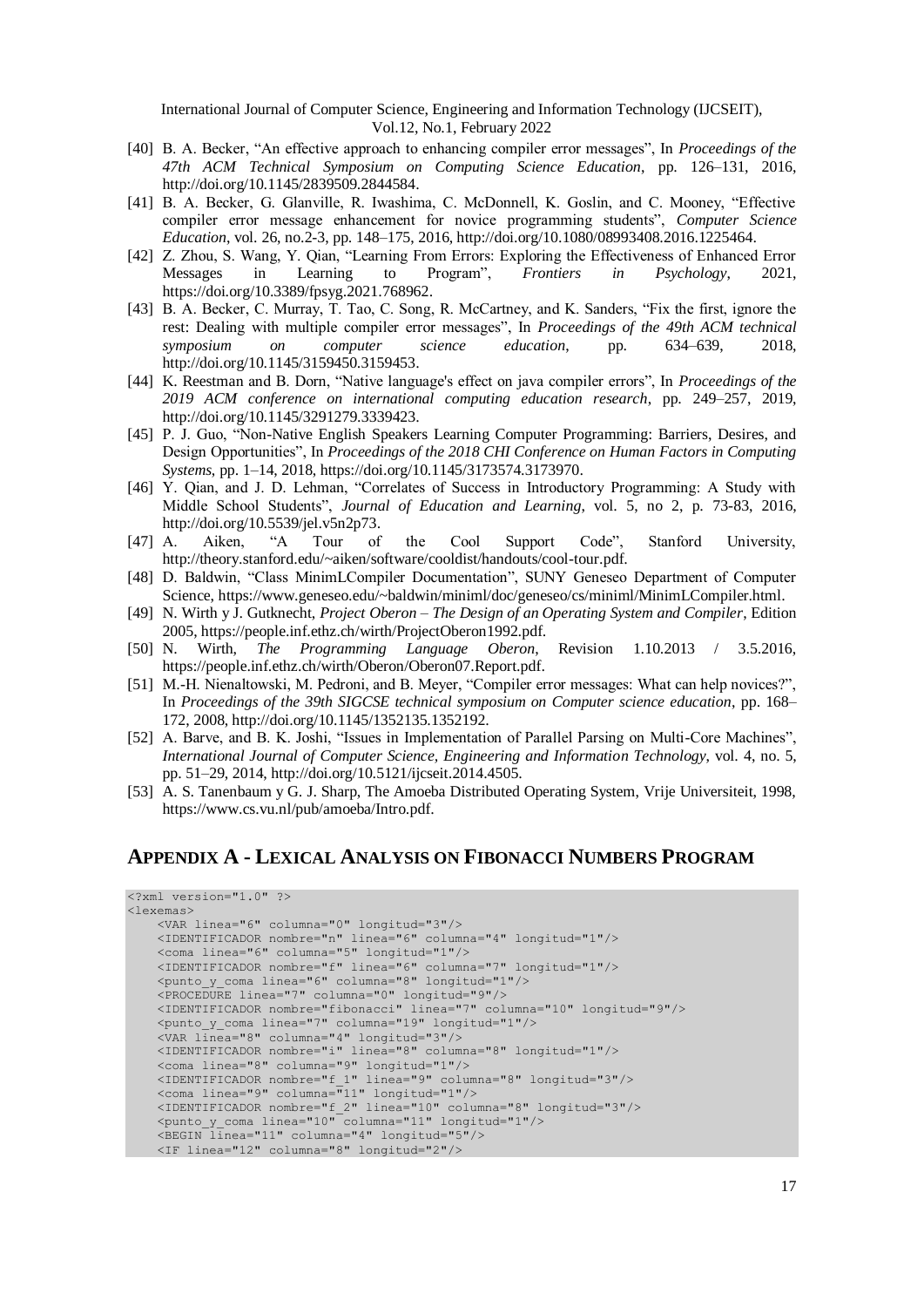<IDENTIFICADOR nombre="n" linea="12" columna="11" longitud="1"/> <igual linea="12" columna="12" longitud="1"/> <NUMERO valor="0" linea="12" columna="13" longitud="1"/> <THEN linea="12" columna="15" longitud="4"/> <IDENTIFICADOR nombre="f" linea="12" columna="20" longitud="1"/> <asignacion linea="12" columna="21" longitud="2"/> <NUMERO valor="1" linea="12" columna="23" longitud="1"/> <punto\_y\_coma linea="12" columna="24" longitud="1"/> <IF linea="13" columna="8" longitud="2"/> <IDENTIFICADOR nombre="n" linea="13" columna="11" longitud="1"/> <igual linea="13" columna="12" longitud="1"/> <NUMERO valor="1" linea="13" columna="13" longitud="1"/> <THEN linea="13" columna="15" longitud="4"/> <BEGIN linea="13" columna="20" longitud="5"/> <IDENTIFICADOR nombre="f" linea="14" columna="12" longitud="1"/> <asignacion linea="14" columna="13" longitud="2"/> <NUMERO valor="1" linea="14" columna="15" longitud="1"/> <punto\_y\_coma linea="14" columna="16" longitud="1"/> <WRITE linea="15" columna="12" longitud="5"/> <IDENTIFICADOR nombre="f" linea="15" columna="18" longitud="1"/> <punto\_y\_coma linea="15" columna="19" longitud="1"/> <END linea="16" columna="8" longitud="3"/> <punto\_y\_coma linea="16" columna="11" longitud="1"/>

...

# **APPENDIX B - SYNTACTIC ANALYSIS ON FIBONACCI NUMBERS PROGRAM**

```
<?xml version="1.0" ?>
<arbol_de_sintaxis>
   <programa>
     <bloque>
 <variable linea="6" columna="4" nombre="n"/>
 <variable linea="6" columna="7" nombre="f"/>
       <procedimiento linea="7" columna="10" nombre="fibonacci">
         <bloque>
           <variable linea="8" columna="8" nombre="i"/>
          <variable linea="9" columna="8" nombre="f_1"/>
           <variable linea="10" columna="8" nombre="f_2"/>
           <secuencia linea="11" columna="4">
 <condicional linea="12" columna="8">
 <condicion linea="12" columna="11" operacion="comparacion">
                <identificador linea="12" columna="11" simbolo="n"/>
                 <numero linea="12" columna="13" valor="0"/>
              </condicion>
 <asignacion linea="12" columna="20" variable="f">
 <numero linea="12" columna="23" valor="1"/>
              </asignacion>
             </condicional>
             <condicional linea="13" columna="8">
               <condicion linea="13" columna="11" operacion="comparacion">
                 <identificador linea="13" columna="11" simbolo="n"/>
                 <numero linea="13" columna="13" valor="1"/>
              </condicion>
              <secuencia linea="13" columna="20">
                 <asignacion linea="14" columna="12" variable="f">
                   <numero linea="14" columna="15" valor="1"/>
                </asignacion>
                <escribir linea="15" columna="18" simbolo="f"/>
              </secuencia>
             </condicional>
 <condicional linea="17" columna="8">
 <condicion linea="17" columna="11" operacion="mayor_que">
                 <identificador linea="17" columna="11" simbolo="n"/>
                 <numero linea="17" columna="13" valor="1"/>
               </condicion>
              <secuencia linea="17" columna="20">
                <asignacion linea="18" columna="12" variable="f_1">
                  <numero linea="18" columna="17" valor="1"/>
                 </asignacion>
                <escribir linea="19" columna="18" simbolo="f_1"/>
```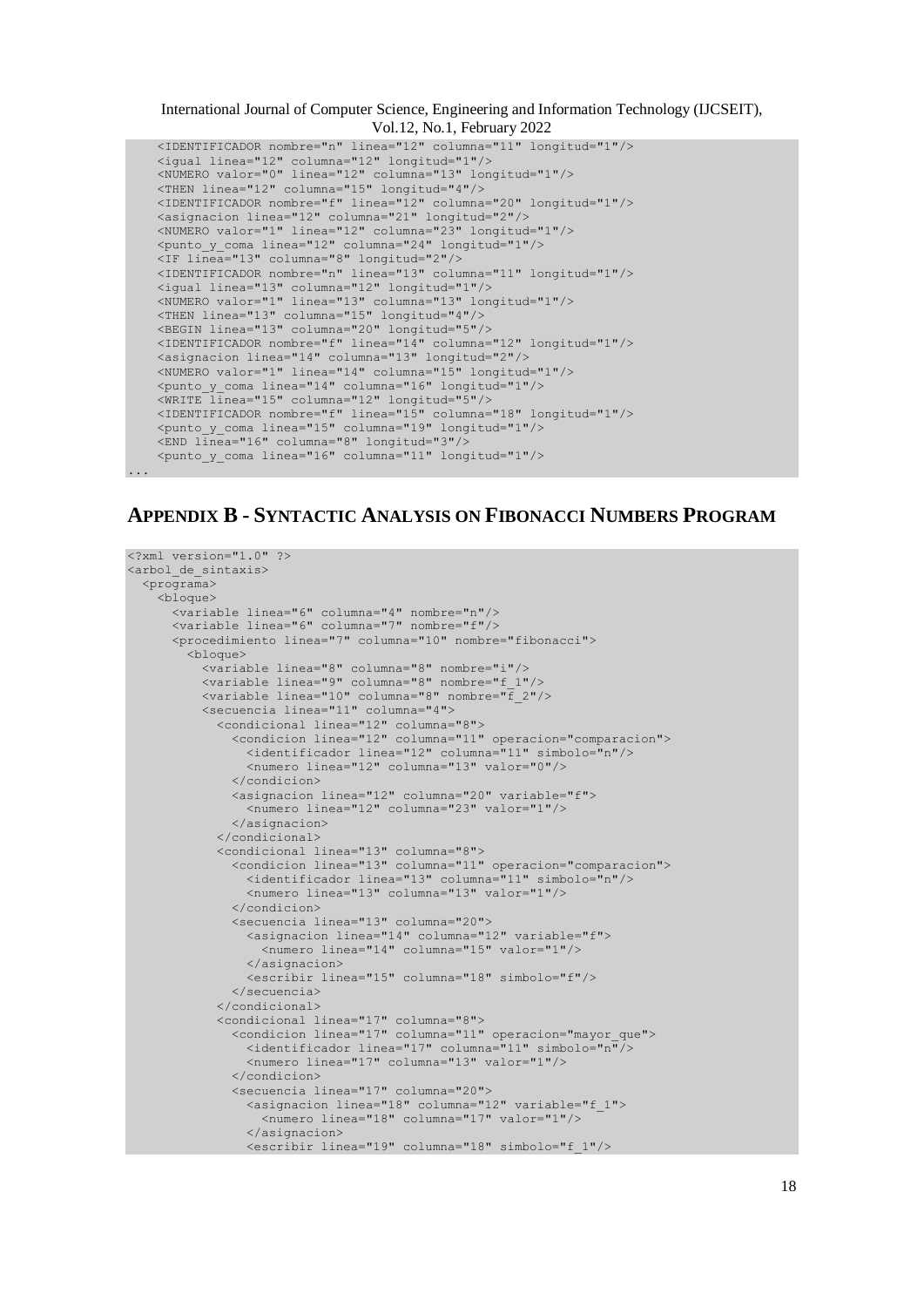```
 <asignacion linea="20" columna="12" variable="f_2">
                    <numero linea="20" columna="17" valor="1"/>
                  </asignacion>
                  <escribir linea="21" columna="18" simbolo="f_2"/>
                  <asignacion linea="22" columna="12" variable="i">
                    <numero linea="22" columna="15" valor="2"/>
                  </asignacion>
                  <ciclo linea="23" columna="12">
                    <condicion linea="23" columna="18" operacion="menor_que">
                      <identificador linea="23" columna="18" simbolo="i"/>
                     <identificador linea="23" columna="20" simbolo="n"/>
                    </condicion>
                   <secuencia linea="23" columna="25">
                      <asignacion linea="24" columna="16" variable="f">
                        <suma linea="24" columna="22">
                          <identificador linea="24" columna="19" simbolo="f_1"/>
                         <identificador linea="24" columna="23" simbolo="f_2"/>
                       \langle/suma\rangle </asignacion>
                     <escribir linea="25" columna="22" simbolo="f"/>
                     <asignacion linea="26" columna="16" variable="f_2">
                        <identificador linea="26" columna="21" simbolo="f_1"/>
                      </asignacion>
                     <asignacion linea="27" columna="16" variable="f_1">
                        <identificador linea="30" columna="21" simbolo="f"/>
                      </asignacion>
                     <asignacion linea="28" columna="16" variable="i">
                        <suma linea="31" columna="20">
                          <identificador linea="28" columna="19" simbolo="i"/>
                         <numero linea="28" columna="21" valor="1"/>
                       \langle/suma\rangle </asignacion>
                    </secuencia>
                \langle/ciclo\rangle <asignacion linea="30" columna="12" variable="f">
                    <suma linea="30" columna="18">
                      <identificador linea="30" columna="15" simbolo="f_1"/>
                     <identificador linea="30" columna="19" simbolo="f_2"/>
                  \langle/suma>
                 </asignacion>
               </secuencia>
             </condicional>
           </secuencia>
         </bloque>
       </procedimiento>
       <secuencia linea="33" columna="0">
         <leer linea="34" columna="9" variable="n"/>
         <llamada linea="35" columna="9" procedimiento="fibonacci"/>
         <escribir linea="36" columna="10" simbolo="f"/>
       </secuencia>
     </bloque>
   </programa>
   <fuente><![CDATA[...]]></fuente>
</arbol_de_sintaxis>
```
# **APPENDIX C – SEMANTIC ANALYSIS ON FIBONACCI NUMBERS PROGRAM**

```
<?xml version="1.0" ?>
<arbol_de_sintaxis_revisado>
   <programa>
     <bloque codigo="b0">
       <variable linea="6" columna="4" nombre="n" codigo="v0_0"/>
       <variable linea="6" columna="7" nombre="f" codigo="v0_1"/>
       <procedimiento linea="7" columna="10" nombre="fibonacci">
         <bloque codigo="b0_0">
           <variable linea="8" columna="8" nombre="i" codigo="v0/0_0"/>
           <variable linea="9" columna="8" nombre="f_1" codigo="v0/0_1"/>
           <variable linea="10" columna="8" nombre="f_2" codigo="v0/0_2"/>
 <secuencia linea="11" columna="4">
 <condicional linea="12" columna="8">
               <condicion linea="12" columna="11" operacion="comparacion">
```